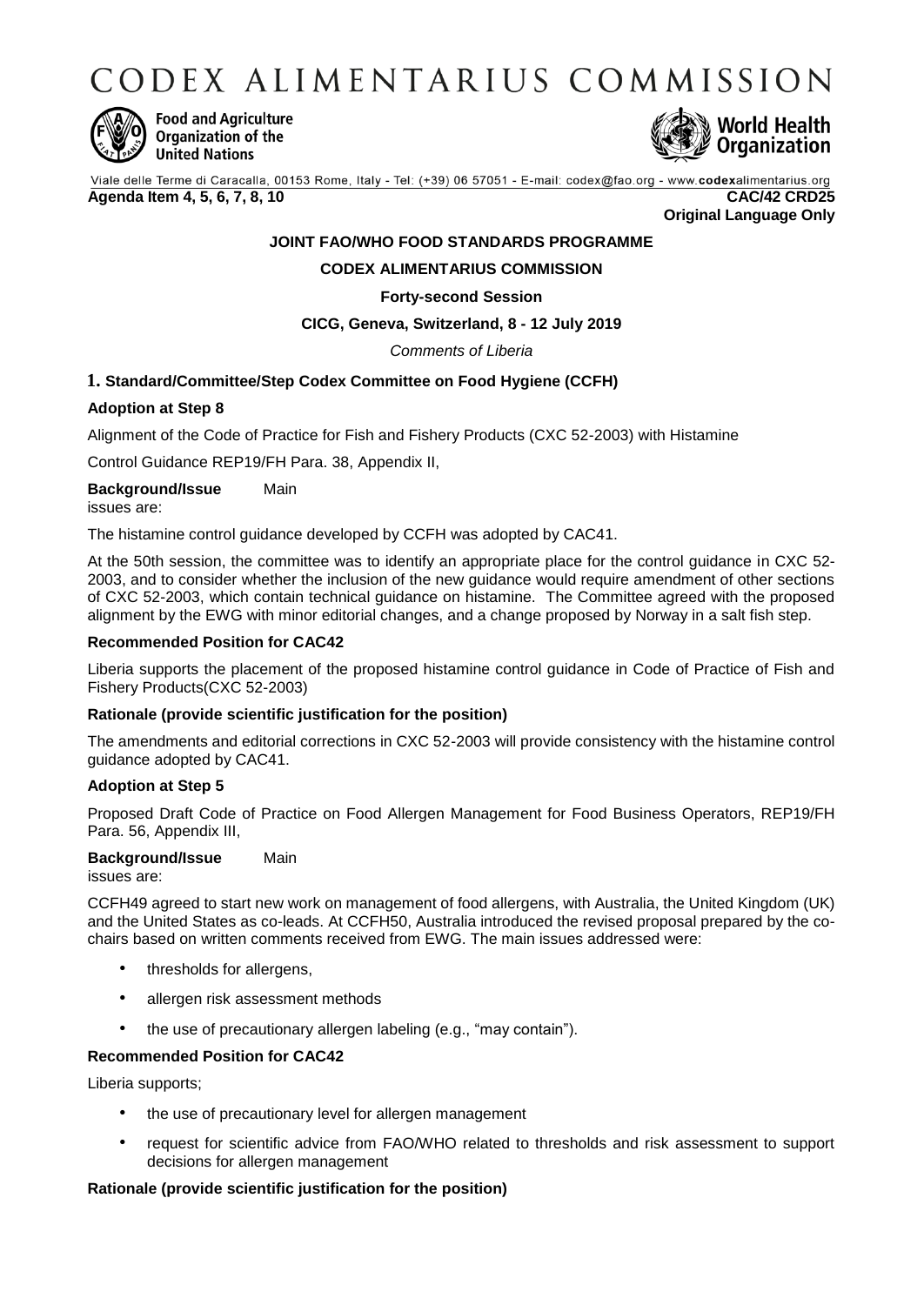The use of precautionary allergen labeling is appropriate particularly when it is not considered as replacement for implementation of measures necessary to prevent or minimize the presence of undeclared allergens.

The proposed code establishes the principles of allergen identification and sources of risk rather than providing prescriptive guidance. This will allow flexibility in its implementation and practices.

#### **Adoption at Step 2/3**

New work on development of guidelines for the control of Shiga toxin-producing Escherichia coli (STEC) in beef, unpasteurized milk and cheese produced from unpasteurized milk, leafy greens, and sprouts, REP19/FH Para 76,

#### **Background/Issue**

According to FAO/WHO JEMRA report on STEC commissioned by CCFH47 (2015), STEC poses significant public health burden worldwide as well as the risk management challenges and trade.

During CCFH 50, United States and Panama co-chaired the PWG on CCFH Work Priorities and introduced the discussion paper and project document submitted by the United States, Chile and Uruguay on "Control of Shiga Toxin-Producing Escherichia coli (STEC) in Beef, Unpasteurized Milk and Cheese produced from Unpasteurized Milk, Leafy Greens, and Sprouts as new work. The Committee agreed to establish an EWG chaired by Chile and the United States to prepare draft guidelines for consideration at the next session

#### **Recommended Position for CAC42**

Liberia supports new work on STEC and agrees that beef and leafy greens should be considered the first priority commodities due to public health burden and impact on global trade.

### **Rationale (provide scientific justification for the position)**

The STEC guidance document will complement already existing codex guidance (e.g control of salmonella in meat) to enable countries better manage microbiological contamination of food with STEC

#### **Discontinuation of Work**

Postponement of the development of sampling plan for histamine in eleven commodity standards for fish and fishery products (CXC 52-2003)

#### **Background/Issue**

United States and Japan as co-chairs of the EWG revised the draft sampling guidance based on comments received. The terms of reference were to develop sampling plans for different purposes that would be practical and feasible while ensuring food safety using a risk-based approach.

Two sampling plans for different purposes were presented, one for suspect lots (e.g., unknown origin, unreliable controls) and one for firms or countries using Good Manufacturing Practices (GMPs)/HACCP, which allowed the EU3 class plan

### **Recommended Position for CAC42**

Liberia supports the postponement of work on the development of sampling plan for histamine in fish until the revision of the General Guidelines on Sampling (GL50) is completed.

### **Rationale (provide scientific justification for the position)**

- The guidance on sampling plans for fish based on GMPs/HACCP was ambiguous and would lead to confusion
- The plan for suspect lot which specified 59 samples would be costly and too stringent. It could be inferred based on the number of samples that histamine was a serious hazard when indeed histamine was a moderate hazard that rarely caused illness or death.

### **2. Standard/Committee/Step Codex Committee on Food Labelling (CCFL)**

### **Adoption at Step 5**

Proposed draft guidance for the labeling of non-retail containers: REP19/FL para 31 -66,

### **Background/Issue**

These Guidelines apply to the labelling of non-retail containers of food, including the information provided in the accompanying physical documents or by other means, and the, presentation thereof (excluding food additives and processing aids) not intended to be offered directly to the consumer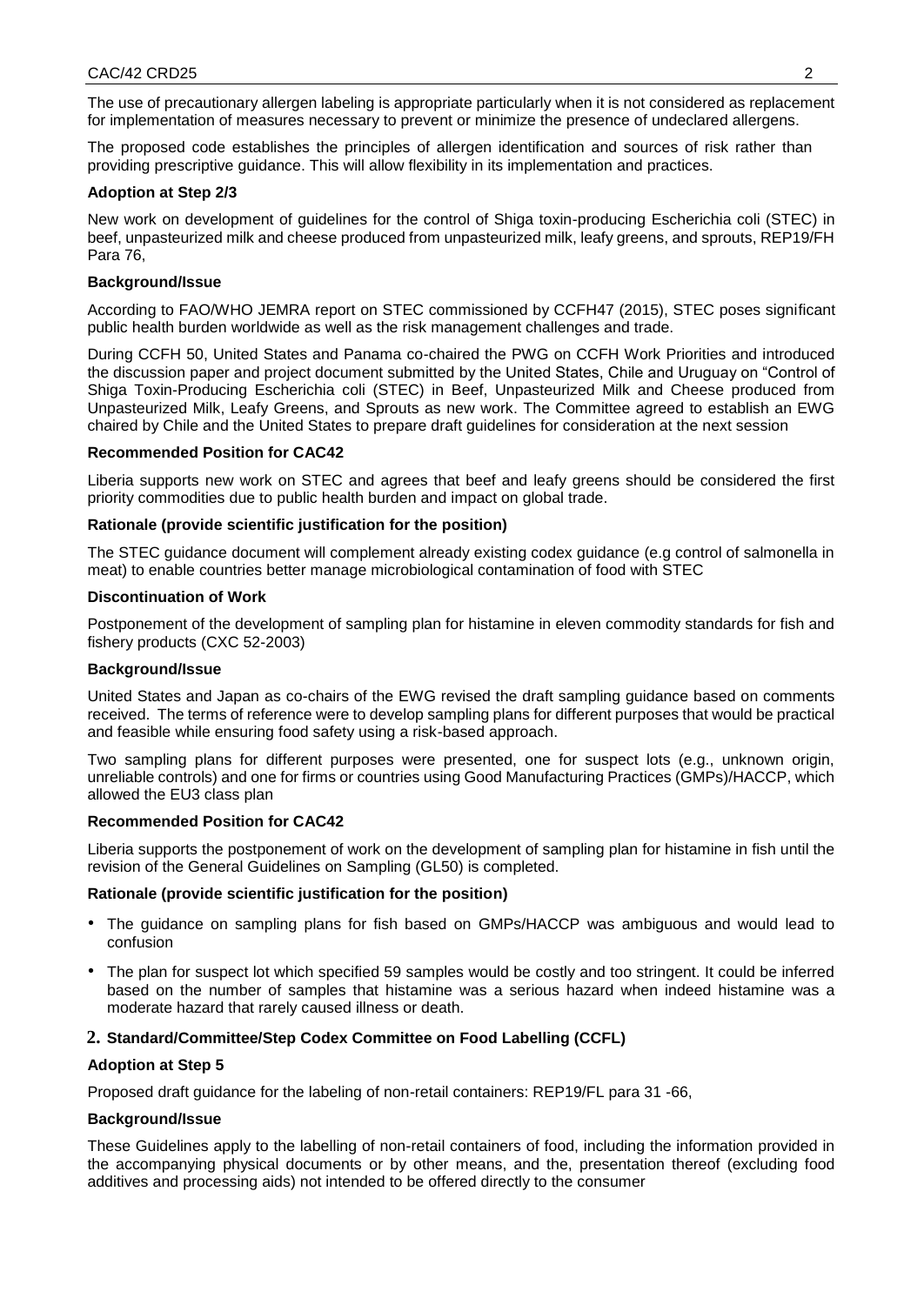### **Recommended Position for CAC42**

Liberia supports adoption of the proposed draft guidance but recommends the amendment of the definition of "food business" to include "harvesting" the definition will read as follows:

"Food Business" means an entity or undertaking, carrying out one or more activity(ies) related to any stages of production, **harvesting** processing, packaging, storage and distribution (including trade) of food.

### **Rationale (provide scientific justification for the position)**

The food value chain does not always start with farmed produce (production), but could start with raw materials that are harvested from the wild e.g. Baobab fruits and Shea nuts. A case which is common in Africa.

### **Proposals for New Work on Internet Sales/e-Commerce: REP19/FL para 86 – 66**

#### **Background/Issue**

This work has been necessitated by the need to provide international guidance on labelling aspects of ecommerce/internet sales due to the fact that globally, there is a growth and increasing diversification of ecommerce/internet sales. However, there is no international guidance.

#### **Recommended Position for CAC42**

Liberia supports approval for new work on guidance for Internet Sales/e-Commerce.

#### **Rationale (provide scientific justification for the position)**

The proposal aims to develop a text that will provide Governments, the food Industry and consumers with clear and transparent guidance on the labeling of foods sold through the internet sales/e-commerce. This will contribute to ensuring food safety, protecting consumers from food fraudulent practices and promoting fair trade globally.

#### **Proposal for New Work:**

Revision to the General Standard for the Labelling of Prepackaged Foods: allergen labelling and guidance on precautionary allergen or advisory labelling, REP19/FL para 91 – 97

#### **Background/Issue**

CCFL45 supported the new work due to the fact that among others, currently there is a need: -

i) to clarify the listed food and ingredients known to cause hypersensitivity and update the current list to include new food and ingredients that have been found to cause hypersensitivity as well.

ii) to provide more technical specifications for the food industry on how allergens should be presented on food labels to ensure consumer protection. Noting that the current allergen labelling provisions in the standard are considered to lack useful clarity and details for Industry. iii) to look into and review allergen labeling information guidance, aiming at making it clearer and more understood by consumers. Noting that currently there is an increase in the use of precautionary or advisory labelling and "free from" claims that lead allergen labelling not always clear and not understood by the consumer.

### **Recommended Position for CAC42**

Liberia supports approval of the Project document on allergen labelling and guidance on precautionary allergen advisory labelling

### **Rationale (provide scientific justification for the position)**

The proposal aims to review and clarify the provisions relevant to allergen labelling in GSFLPF and provide consistent allergen information for consumers. Noting that it will help to ensure food safety, protect a consumer from consuming food/ingredients of which they might be allergic to; and promote fair trade.

### **3. Standard/Committee/Step Codex Committee on Food Import and Export Inspection and Certification Systems**

### **Adoption at Step 5**

Draft Principles and guidelines for the assessment and use of voluntary Third-Party Assurance (vTPA) programmes, REP19/FICS Para. 53, Appendix III,

### **Background/Issue**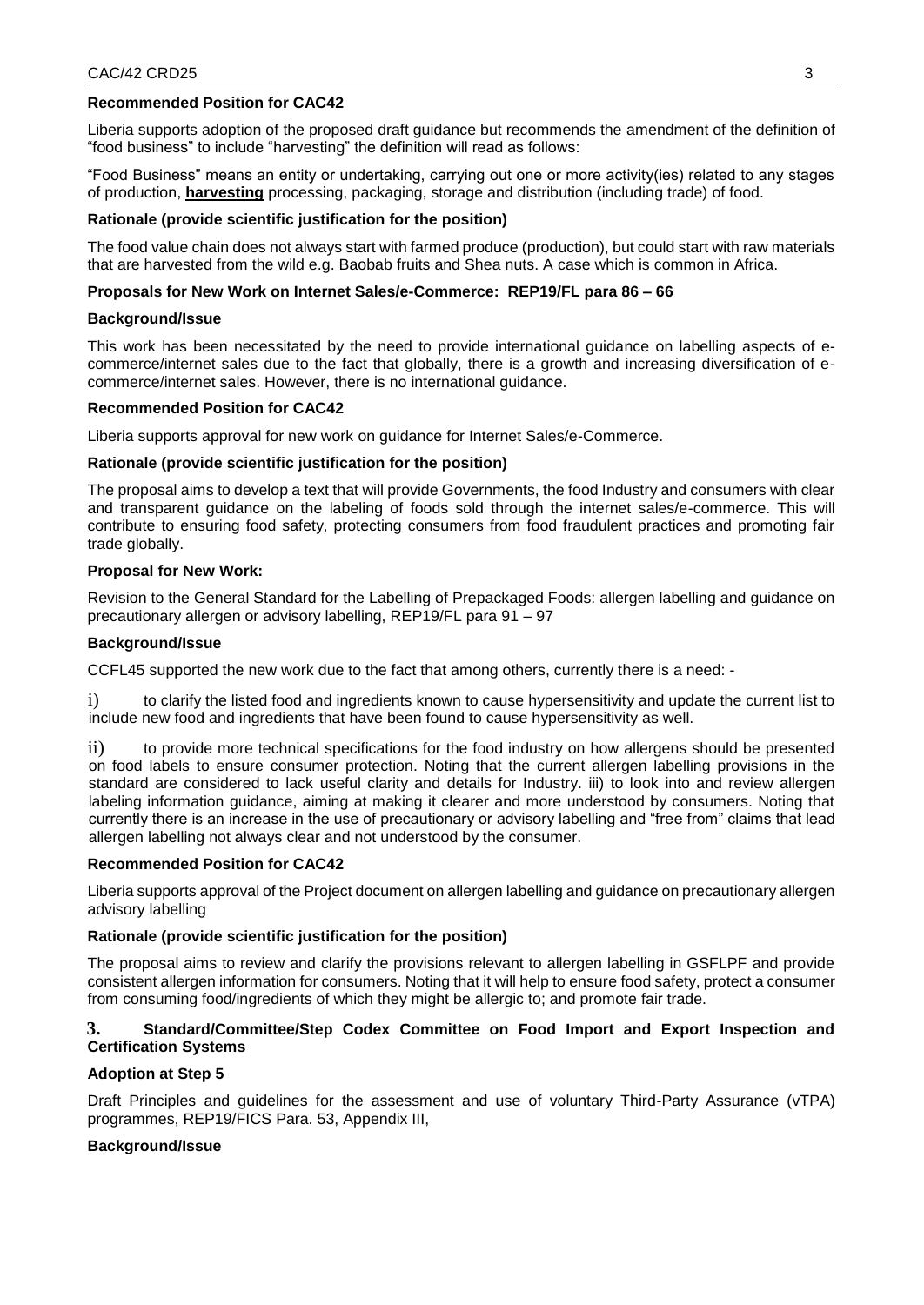Its focus is the structure, governance and components of Voluntary Third-Party Assurance(vTPA) programmes that align and support NFCS objectives relating to protecting consumer health and ensuring fair practices in food trade

# **Recommended Position for CAC42**

Liberia does not support the adoption at step 5, of the draft principles and guidelines for the assessment and use of voluntary Third-Party Assurance (vTPA) programmes, REP19/FICS Para. 53, Appendix III.

# **Rationale (provide scientific justification for the position)**

Africa reiterates her concerns which have been expressed severally in different fora including the Codex Alimentarius Commission that Third Party Assurance programmes, are private standards and do not take into account the unique circumstances of producers in developing countries. We are concerned about their risk to the creation of a dual certification systems at the national level. Besides questions still remain about the legitimacy of these vTPA programme, as they are not developed in a broad-based inclusive manner and their affordability for small and medium-sized food businesses.

It is worth noting that most developing countries are still at the stage of basic food control schemes under prerequisites requirements for food safety and product certification as per ISO Standards as enshrined in our various national food laws. This regime which has worked well for many countries. We do not think integrating vTPA programmes into governmental food control schemes is the way to go. This will be an unnecessary layer of control that will affect our producers and potentially could lead to trade barriers.

We are aware that the STDF recently initiated projects in some developing countries to test and assess how voluntary Third-Party Assurance (TPA) programmes may be used in practice by government authorities in developing countries to improve food safety outcomes. We understand that the outcome of this project will further inform the current ongoing work on Principles and guidelines for the assessment and use of voluntary Third-Party Assurance (vTPA) programmes. This further supports the evidence in most developing countries, that Third Party Assurance programmes (private standards) are not the basis for food control in most developing countries. Africa wishes to remind that the Codex Alimentarius Commission is an intergovernmental standard setting body. Developing Codex guidelines to assess the performance of voluntary third-party assurance programmes developed by some private entities does not fall in the mandate of the CAC.

# **Adoption at Step 2/3**

Project document for new work on the consolidation of Codex Guidelines related to equivalence,

REP19/FICS Para 32 (ii) and (iii) (b), Appendix II

# **Background/Issue**

The proposed draft guidance on the use of systems equivalence includes a significant number of concepts that overlap or duplicate existing Codex Guidelines, especially the Guidelines on the Judgment of Equivalence of Sanitary Measures Associated with Food Inspection and Certification Systems (CAC/GL 53-2003) and the Guidelines for the Development of Equivalence Agreements Regarding Food Imports and Export Inspection and Certification Systems (CAC/GL 34-1999).

# **Recommended Position for CAC42**

Liberia supports consolidation of all guidelines related to equivalence.

# **Rationale (provide scientific justification for the position)**

The consolidation is necessary remove overlapping documents on equivalence. This could potentially prevent confusion especially where countries have to consult several documents in the process of equivalence determination.

# **4. Standard/Committee/Step Codex Committee on Nutrition and Foods for Special Dietary Uses**

# **Adoption at Step 8**

Proposed draft standard for dried or dehydrated garlic REP19/SCH Para. 47, Appendix IV

**Background/Issue** eWG chaired by India, presented it report. The Committee considered the proposed draft standard section by section, aligned its provisions with the draft CCSCH layout template and relevant sections of existing CCSCH Standards, made editorial corrections and took the following decisions: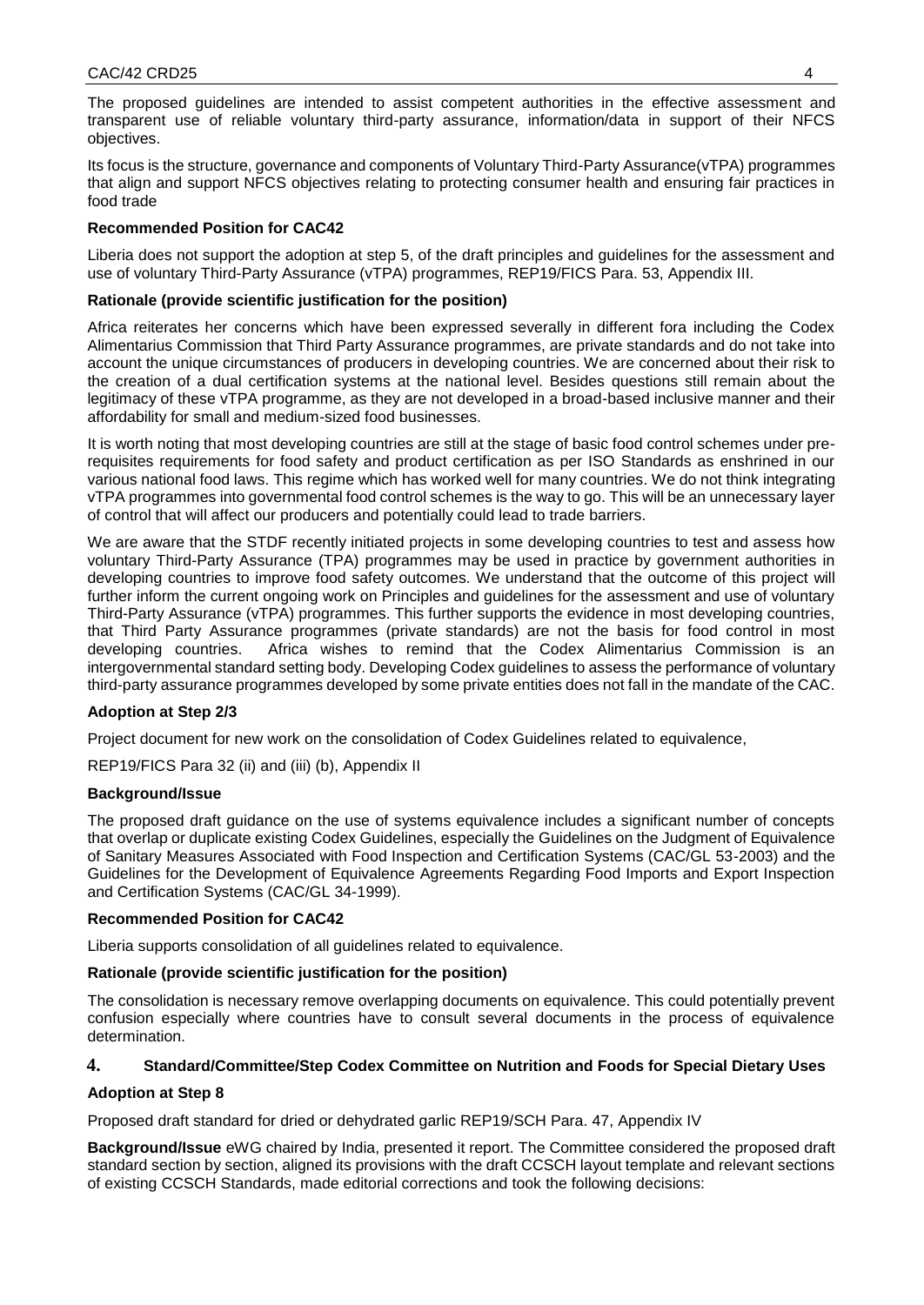- Section 2 Product definition:
- Section 3 Composition:
- Other sections: to align provisions on food additives, contaminants, hygiene, weights and measures, labelling and methods of analysis and sampling in accordance with the decisions taken with regard to the draft standard for dried or dehydrated ginger (see Appendix III), and in addition: deleted the hygienic requirements for packaging to avoid duplication with existing Codex texts; and inserted methods for "insect fragments" and "mold damage" under Section 9.
- Annex I: The Committee discussed and agreed on all values and deleted a superfluous footnote.
- Annex II: The Committee discussed and agreed on parameters, inserting "Excreta, mammalian", and agreed on all values.

The Committee, noting that all outstanding issues had been resolved, agreed to forward the proposed draft standard for dried or dehydrated garlic to CAC42 for adoption at Step 5/8

### **Recommended Position for CAC42**

Liberia supports adoption of the proposed draft standard for dried or dehydrated garlic

### **Rationale (provide scientific justification for the position)**

Garlic is one of the most widely used spices in the world. Having international standard for this product will contribute to safe trade in dried or dehydrated garlic.

### **Adoption at Step 5**

Proposed draft standard for dried oregano, REP19/SCH Para. 30(i), Appendix II

### **Background/Issue**

Turkey chaired the EWG for the development of the proposed draft standard. The Committee noted that consensus had been reached on all provisions except those parameters in square brackets, which required further consideration by the Committee.

Recalling that the item had been under consideration since the Committee's first session, the Chairperson urged the Committee to take an expeditious approach with a view to advancing the work.

The Committee considered the proposed draft standard section by section; made editorial corrections and further amendments for alignment with the draft CCSCH layout template and existing CCSCH Standards.

The committee also agreed to forward the provisions on food additives, labelling and methods of analysis and sampling to the appropriate committees for endorsement. The Committee agreed to forward the proposed draft Standard for dried Oregano to CAC42 for adoption at Step 5 (Appendix II) and extension of the timeline for completion until CCSCH5

### **Recommended Position for CAC42**

Liberia supports the adoption of the proposed draft standard for dried oregano

### **Rationale (provide scientific justification for the position)**

Establishing international standard for dried oregano will contribute to safe trade in this product

### **Adoption Step 5**

Proposed draft standard for dried roots, rhizomes and bulbs — dried or dehydrated ginger,

REP19/SCH Para. 39(i), Appendix III

### **Background/Issue**

This work was led by Nigeria which underscored that the draft text had been prepared using the standard CCSCH group template, and highlighted the pending issues to be discussed. The Committee considered the proposed draft standard section by section, making editorial corrections and the amendments on.

- Section 2 Product definition
- Section 8 Labelling,
- Section 9.1 Methods of analysis
- Annex I, Annex II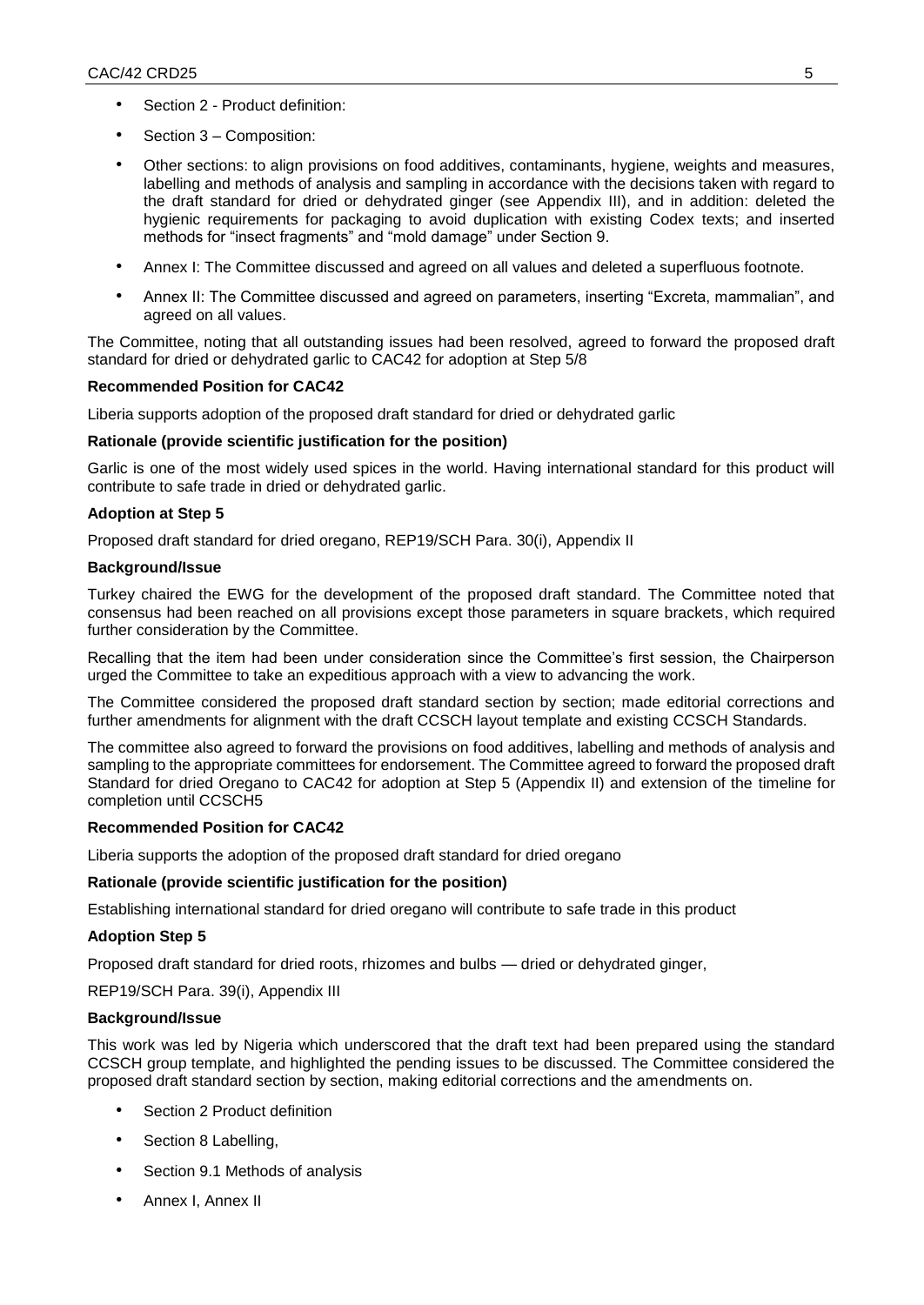The Committee agreed to forward the proposed draft standard for dried roots, rhizomes and bulbs — dried or dehydrated ginger to CAC42 for adoption at Step 5

# **Recommended Position for CAC42**

Liberia supports adoption of the proposed draft standard for dried or dehydrated ginger

### **Rationale (provide scientific justification for the position)**

Dried roots, rhizomes and bulbs – dried or dehydrated ginger are important agricultural commodities worldwide and especially in Africa (Nigeria, Kenya, Uganda, Togo, Senegal, Ghana, Cameroon etc). Having international standard for this product will contribute to and facilitate safe trade.

### **Adoption at Step 5**

Proposed draft standard for dried basil, REP19/SCH Para. 66(i), Appendix V,

### **Background/Issue**

This work was chaired by Egypt. The Committee agreed to consider the draft standard section by section, made editorial corrections and amendments for clarity and consistency, and agreed on the provisions for:

- Product definitions
- Styles
- Quality factors
- Odour, flavour and colour
- Classification of defectives and lot acceptance
- Other sections
- Annex I Chemical properties for dried basil
- Annex II Physical properties of basil

The committee also agreed to forward the provisions on food additives, labelling and methods of analysis to the relevant committees for endorsement; and agreed forward the proposed draft standard for dried basil to CAC42 for adoption at Step 5.

### **Recommended Position for CAC42**

Liberia supports adoption of the proposed draft standard for dried basil

### **Rationale (provide scientific justification for the position)**

Dried basil is an important spice that is traded widely with significant economic importance to Africa (Egypt) in particular. Having international standard for this commodity will contribute to and facilitate safe trade.

### **Adoption at Step 5**

Proposed draft standard for dried floral parts – dried cloves, REP19/SCH Para. 88(i), Appendix VI

### **Background/Issue**

Nigeria as EWG Chair introduced the item, outlined the process followed by the EWG to develop the standards and noted that the draft had been prepared in accordance with the draft CCSCH layout template for group standards. The Committee considered the draft standard section by section, made editorial corrections and amendments for clarity and consistency, and agreed on the following sections:

- Scope
- Styles
- Essential composition and quality factors
- Other sections
- Annex I Chemical characteristics for dried floral parts (Cloves)
- Annex II Physical characteristics for dried floral parts (Cloves)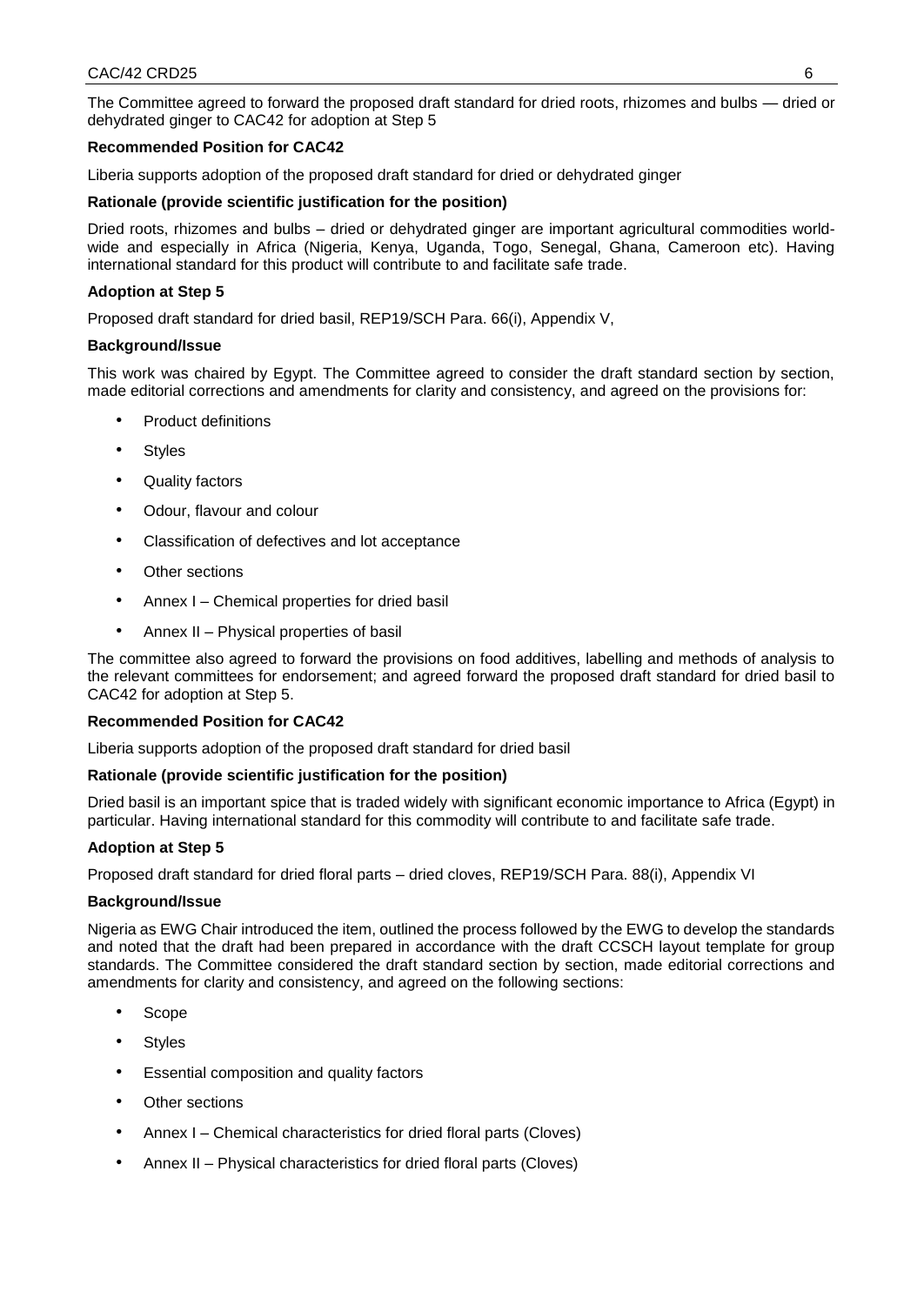The committee also agreed to forward the provisions on food additives, labelling and methods of analysis to the relevant committees for endorsement; and recommended the adoption of the proposed draft standard for cloves to CAC42 for adoption at Step 5. The Committee agreed to

forward the proposed draft standard for dried floral parts – dried cloves to CAC42 for adoption at Step 5 (Appendix VI)

### **Recommended Position for CAC42**

Liberia supports adoption of the proposed draft standard for dried cloves

### **Rationale (provide scientific justification for the position)**

Dried cloves are an important spice that is traded widely with significant economic importance to Africa in particular. Having international standard for this commodity will contribute to and facilitate safe trade.

### **Adoption at Step 5**

#### **Proposed draft standard for saffron**

### **REP19/SCH Para. 95(i), Appendix VII**

#### **Background/Issue**

This work was chaired by the Islamic Republic of Iran. The Committee considered the proposed draft standard and made amendments for consistency and alignment with other CCSCH texts (Appendices II, III, IV, V, VI), and took the following additional actions:

- deleted the provisions under Section 3.2 "Quality factors" regarding infestation and adulteration and aligning Sections 3.2.1 "Odour, flavour and colour" and 3.2.3 "Chemical and physical characteristics" for linguistic consistency;
- agreed that "No food additives are permitted for use in products covered by this standard";
- deleted the hygienic requirements for packaging to avoid duplication with existing Codex texts; and iv. deleted the draft sampling plans pending the provision of the relevant template by CCMAS.

The Committee recommended to forward the proposed draft standard for saffron to CAC42 for adoption at Step 5 (Appendix VII)

### **Recommended Position for CAC42**

Liberia supports adoption of the proposed draft standard for dried cloves

### **Rationale (provide scientific justification for the position)**

Saffron is an important spice that is traded widely with significant economic importance. Establishing international standard for this commodity will contribute to and facilitate safe trade.

### **5. Standard/Committee/Step Codex Committee on Food Additive**

### **Adoption at Step 5/8**

Proposed draft Specifications for the Identity and Purity of Food Additives arising from the 86th

JECFA meeting REP19/FA Para. 26, Appendix III Part A

#### **Background/Issue**

CCFA 51 agreed to forward the following full specifications for food additives to CAC42 for adoption at Step 5/8 following JECFA evaluations.

- a) 5 food additives specifications designated as full (FAO JECFA Monographs 22, Rome, 2019)
- b) 24 new specifications for flavouring agents (FAO JECFA Monographs 22, Rome, 2018
- c) 3 Flavouring agents considered for revision of specifications only

consequential amendment to the list of codex specifications of food additives (CXM 6-2018) removal of Red 2 G and to change the name for INS 160a(iv) from "Carotenes, beta-, algae" to "β-carotene-rich extract from Dunaliella salina"

### **Recommended Position for CAC42**

LIberia supports the recommendations.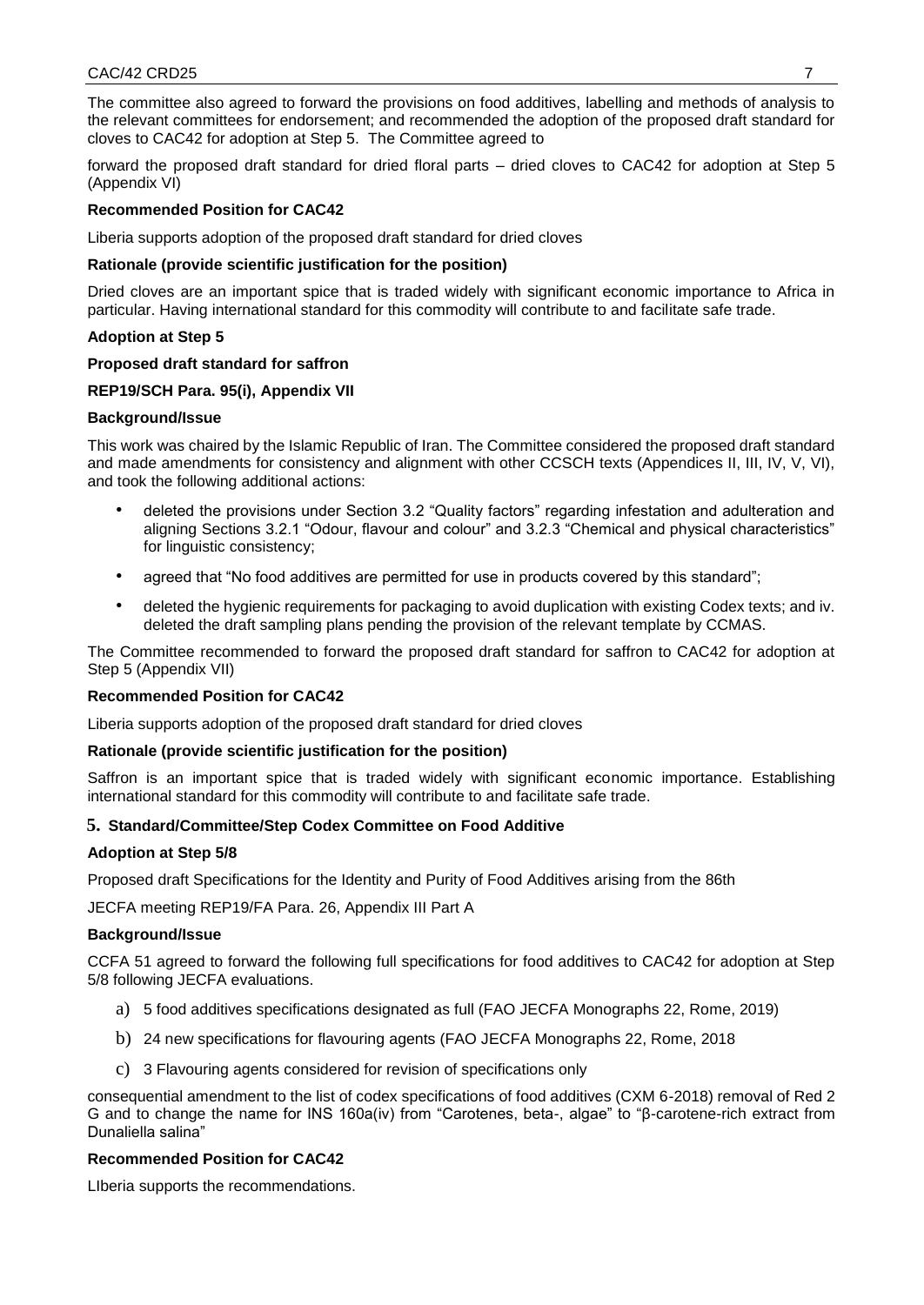# **Rationale (provide scientific justification for the position)**

Scientific evaluations conducted by JECFA indicated no adverse health effect of the additives

### **Adoption at Step 8 and 5/8**

Draft and proposed draft food-additive provisions of the General Standard for Food Additives

(GSFA) (CXS 192- 1995) REP19/FA Para. 137 (i), Appendix VI Part A

### **Background/Issue**

# **CCFA51 recommended adoption of the following food additive provisions at steps 8 and 5/8 by CAC 42**

Proposed draft provisions for tamarind seed polysaccharide (INS 437) and gum ghatti (INS 419) in Table 3 for adoption at Step 5/8)

Draft and proposed draft provisions for colours in the Step process in food categories 05.2 (Confectionery including hard and soft candy, nougats, etc. other than food categories 05.1, 05.3 and 05.4), 05.3 (Chewing gum), 05.4 (Decorations (e.g. for fine bakery wares), toppings (nonfruit) and sweet sauces

Provision for trisodium citrate in FC 01.1.1 Fluid Milk (plain) -For adoption at Step 8

Proposed draft provisions related to FC 01.1.2 (Other fluid milks (plain)) with the technological function of emulsifier and stabilizer (For adoption at Step 5/8)

e) Provisions in Table 1 and 2 of the GSFA in food categories 14.1.4 and 14.1.5 (For adoption at

### Step 8)

f) Food Category No. 14.1.4 Water-based flavoured drinks, including "sport," "energy," or

"electrolyte" drinks and particulate drinks

g) Draft and proposed draft provisions in Table 1 and 2 of the GSFA in food categories 01.0 through 16.0, with the exception of those additives with technological functions of colour (excluding those provisions discussed in point (i)) or sweetener, adipates, nitrites and nitrates, the provisions in food category 14.2.3 and its subcategories, and provisions awaiting a reply from CCSCH, CCPFV or CCFO2 (For adoption at Step 5/8 and 8)

### **Recommended Position for CAC42**

Liberia supports adoption at step 5/8

Liberia Union support adoption

Liberia does not support the use of trisodium citrate in fluid milk (plain)

Liberia does not support inclusion of the additives listed in FC 01.1.2 (Other fluid milks (plain)).

Liberia supports adoption of provisions in Table 1 and 2 of the food categories

# **Rationale (provide scientific justification for the position)**

The respective commodity standards contained a reference to Table 3 of the GSFA on either a general basis or for specific functional classes hence the two can be classified as ADI not specified.

The adoption of this provision at GMP does not constitute a guarantee for prevention of the entry of these categories of products in a country where there is no capacity for verification

Addition of additives in these food categories could mislead the consumer as the additives can also have the thickener properties

Available data indicate no safety concerns

# **Adoption at Step 5/8**

Revision of the Class Names and the International Numbering System for Food Additives (CXG

36-1989) (Proposed draft) REP19/FA Para. 149 (i), Appendix IX Part, ongoing work,

### **Background/Issue**

At CCFA51 an in-session working group on INS made recommendations on: removal of four additives from the INS; changes to Functional Classes and Technological Purposes for Additives in the INS; assignment of an INS Number to β- carotene- rich extract from Dunaliella salina hence revision in section 3 and 4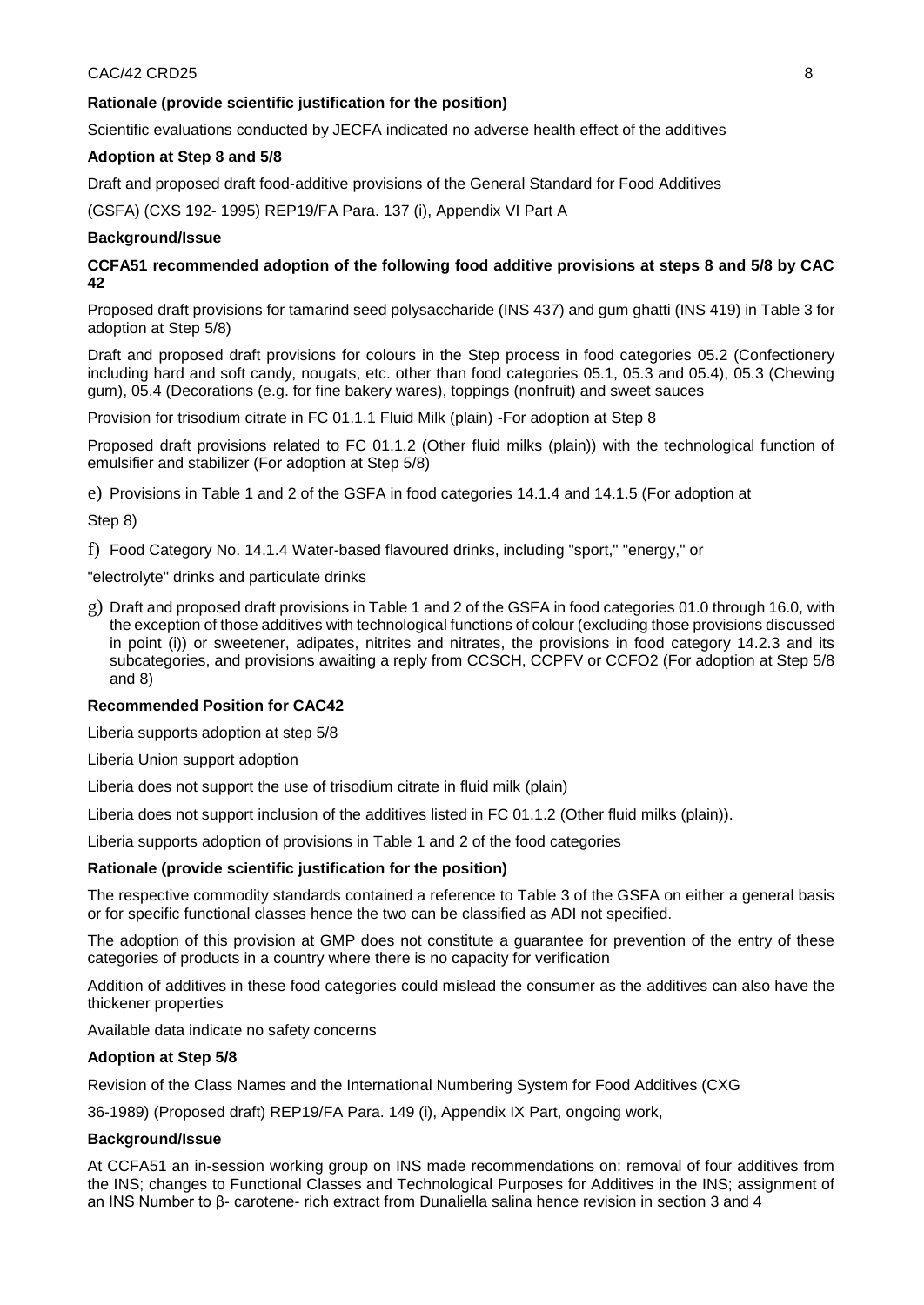- a) Deletion of INS names and numbers ie. 128 Red 2G and 1411 Distarch glycerol
- b) Changes to the functional classes and technological purposes for Methacrylate copolymer, basic INS No. 1205 from glazing agent to carrier or encapsulating agent.
- c) Change of name of carotenes algae to β-carotene- rich extract from Dunaliella salina INS 160a(iv)

#### **Recommended Position for CAC42**

Liberia supports the proposed draft revisions

#### **Rationale (provide scientific justification for the position)**

Red 2G does not have a JECFA ADI and as such, all provisions for Red 2G in the step process in

#### GSFA would be discontinued

**Revised food-additive provisions of the GSFA in relation to the alignment of the thirteen standards for milk and milk products (ripened cheese), two standards for sugars, two standards for natural mineral waters, three standards for cereals, pulses and legumes and three standards for vegetable proteins, REP19/FA Para. 57 (ii)a, Appendix VI Part B1-B3, New work** 

#### **Background/Issue**

An EWG, chaired by Australia and co-chaired by the United States of America and Japan, and working in English only, to consider:

a. the alignment of the following commodity standards listed in the forward workplan: with the assistance of IDF, the following milk and milk commodity standards including finishing the cheese standards: CXS 208- 1999, CXS 221-2001, CXS 250-2006, CXS 251-2006, CXS 2522006, CXS 273-1968, CXS 275-1973, CXS 278-1978 and CXS 283-1978; plus additional commodity standards CXS 19-1981, CXS 33-1981, CXS 210- 1999, CXS 2111999, CXS 256-

### 2007, CXS 326-2017, CXS 327-2017, CXS 328-2017 and CXS 329-2017;

b. Consider how future divergence of the GSFA and the commodity standards can be avoided as the commodity committees amend or develop new food-additive provisions; and

c. Revise the food additive section of the commodity standards as indicated CRD2 Annex 1 Part A to include tamarind seed polysaccharide (INS 437) under the appropriate functional class header with a maximum use level (ML) of Good Manufacturing Practice (GMP)

(ii) request CCNFSDU consider the appropriate food-additive provisions and maximum levels for commodity standards CXS 181-1991 (Standard for Formula Foods for Use in Weight Control Diets) and CXS 203-1995 (Standard for Formula Foods for Use in very Low Energy Diets for Weight Reduction).

### **Recommended Position for CAC42**

Liberia supports approval of this new work

### **Rationale (provide scientific justification for the position)**

The work is necessary to ensure alignment of the food additives provisions of commodity standard with the GSFA as the single authoritative reference document for food additives **Revised food-additive provisions of the GSFA in relation to the alignment of provisions for ASCORBYL ESTERS (ascorbyl palmitate (INS 304) and ascorbyl stearate (INS 305)) and the Standards for Infant Formula and Formula for Special Dietary Purposes Intended for Infants (CXS 72-1981) and Follow-up Formula (CXS 156-1987), REP19/FA Para. 57 (ii)b,** 

### **Appendix VI Part B4**

### **Background/Issue**

CCFA51 considered recommendations of the physical working group convened by CCFA50 on alignment of food additive provisions in the standard for ASCORBYL ESTERS (ascorbyl palmitate (INS 304) and ascorbyl stearate (INS 305)) and the Standards for Infant Formula and Formula for Special Dietary Purposes Intended for Infants (CXS 72-1981) and Follow-up Formula (CXS 156-1987).

### **Recommended Position for CAC42**

Liberia supports the adoption of the revisions on alignment of food additive provisions.

### **Rationale (provide scientific justification for the position)**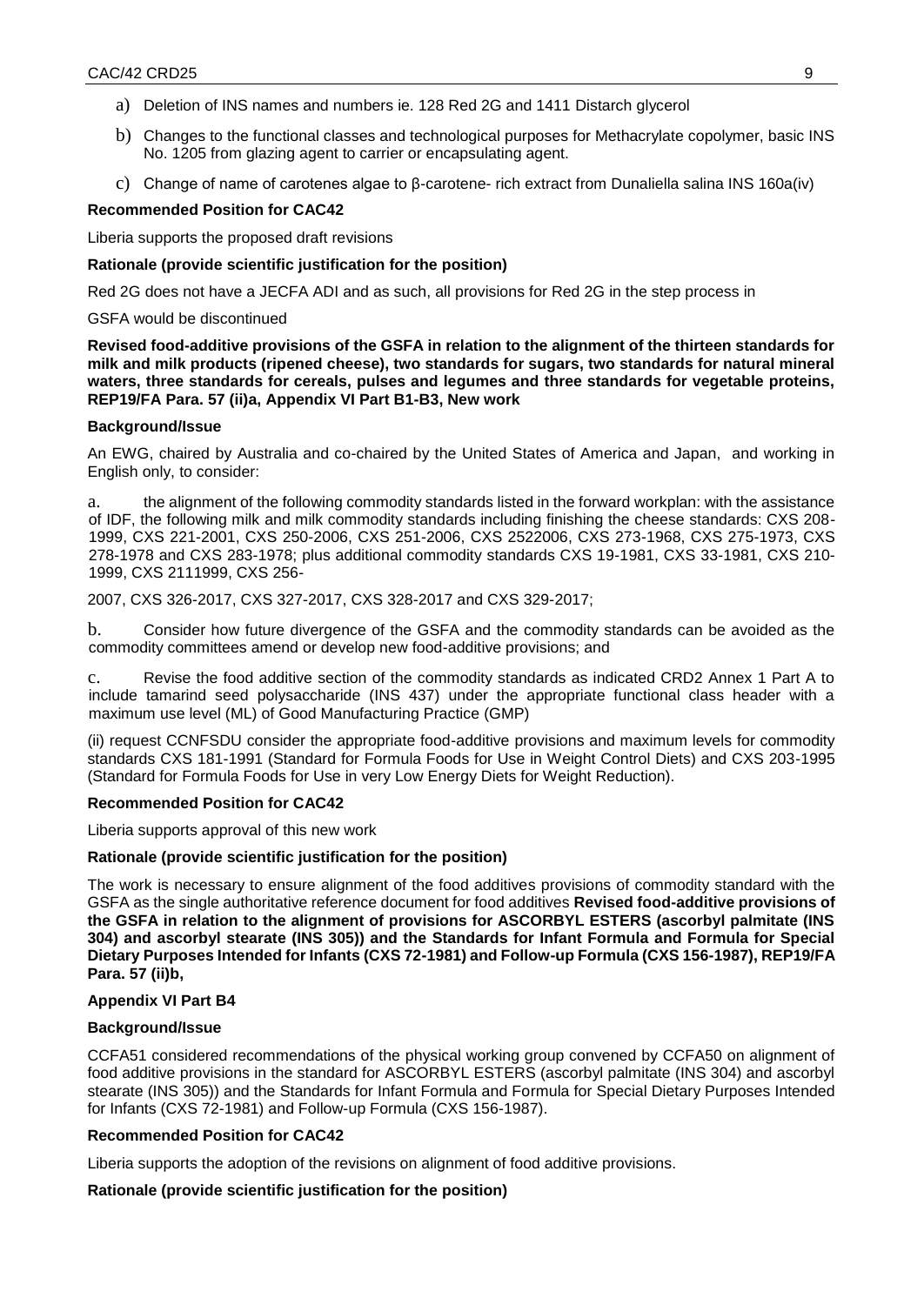All the food additive provisions in all the CODEX commodity standards should always refer to the respective provisions in the GSFA as the single reference source.

# **Revised food-additive provisions of the GSFA in relation to the replacement notes to Note 161, REP19/FA Para. 119 (i), Appendix VI Part C**

# **Background/Issue**

CCFA50 established an eWG to develop wording for an alternative to note 161 (Subject to national legislation of the importing country aimed, in particular, at consistency with Section 3.2 of the Preamble) relating to the use of sweeteners.

Two alternative notes (Note A and Note B) were agreed upon at CCFA51.

**A. Note for provisions for additives with the function of sweetener but not the function of flavour enhancer**: "Some Codex members allow use of additives with sweetener function in all foods within this Food Category while others limit additives with sweetener function to those foods with significant energy reduction or no added sugars."

**B. Note for provisions for additives with both sweetener and flavour enhancer functions:** "Some Codex members allow use of additives with sweetener function in all foods within this Food Category while others limit additives with sweetener function to those foods with significant energy reduction or no added sugars. This limitation may not apply to the appropriate use as a flavour enhancer."

It was also agreed that the alternative notes would be considered for both the adopted provisions and provisions in the Step procedure and subject to the intended function of the additive (i.e. sweetener function only or sweetener and flavour enhancer functions).

Consequently, adopted provisions with Note 161 attached to them are presented in the format of Table 2 of the GSFA in Appendix VI part C of REP 19/FA and differentiates which alternative Note for Note 161 is proposed for each adopted provision. CAC 42 is requested to adopt these provisions ie from Food Category No. 01.1.4 (Flavoured fluid milk drinks) through to Food Category No. 14.1.5 (Coffee, coffee substitutes, tea, herbal infusions, and other hot cereal and grain beverages, excluding cocoa)

# **Recommended Position for CAC42**

Liberia supports the adoption of the proposed Note A if it will directly refer to consistency with Section 3.2 on the justification for use of food additives which could bring about alignment of standards especially to special dietary needs.

# **Rationale (provide scientific justification for the position)**

The original text of Note 161 has an important element referencing consistency with Section 3.2 as a whole to guide Codex members on the justification for use of food additives. This important element has been lost in the proposal. Since the issue in question was on the phrase "subject to national legislation of the importing country" then consistency to 3.2 remains important.

Proposal ii) of the committee states "that the alternative notes would be considered for both the adopted provisions and provisions in the step procedure and subject to the intended function of the additive. This aspect "subject to the intended function of the additive" is missing in the proposed note.

# **PROPOSED REVISED TEXT**

# **Recommendation 1**

"**Consistent with Section 3.2 of the preamble, to provide for the intended function of the additive,** some Codex members allow use of additives with sweetener function in all foods within this Food Category while others limit additives with sweetener function to those foods with significant energy reduction or no added sugars".

# NOTE B

Adoption of the proposed Note B can NOT be supported as it provides for use of additive with sweetener function and flavor enhancer function. This poses a high risk of bringing about inconsistency with Section 3.2 on the justification for use of food additives especially to special dietary needs.

Both Note A and Note B are meant to bring about compromise for that objecting removal of Note 161. The aspect of special dietary needs is very crucial especially for developing countries where consumers still need protection from regulatory bodies to make right choices of what they need to take.

# **Revised food-additive sections of the thirteen standards for milk and milk products (ripened cheese)**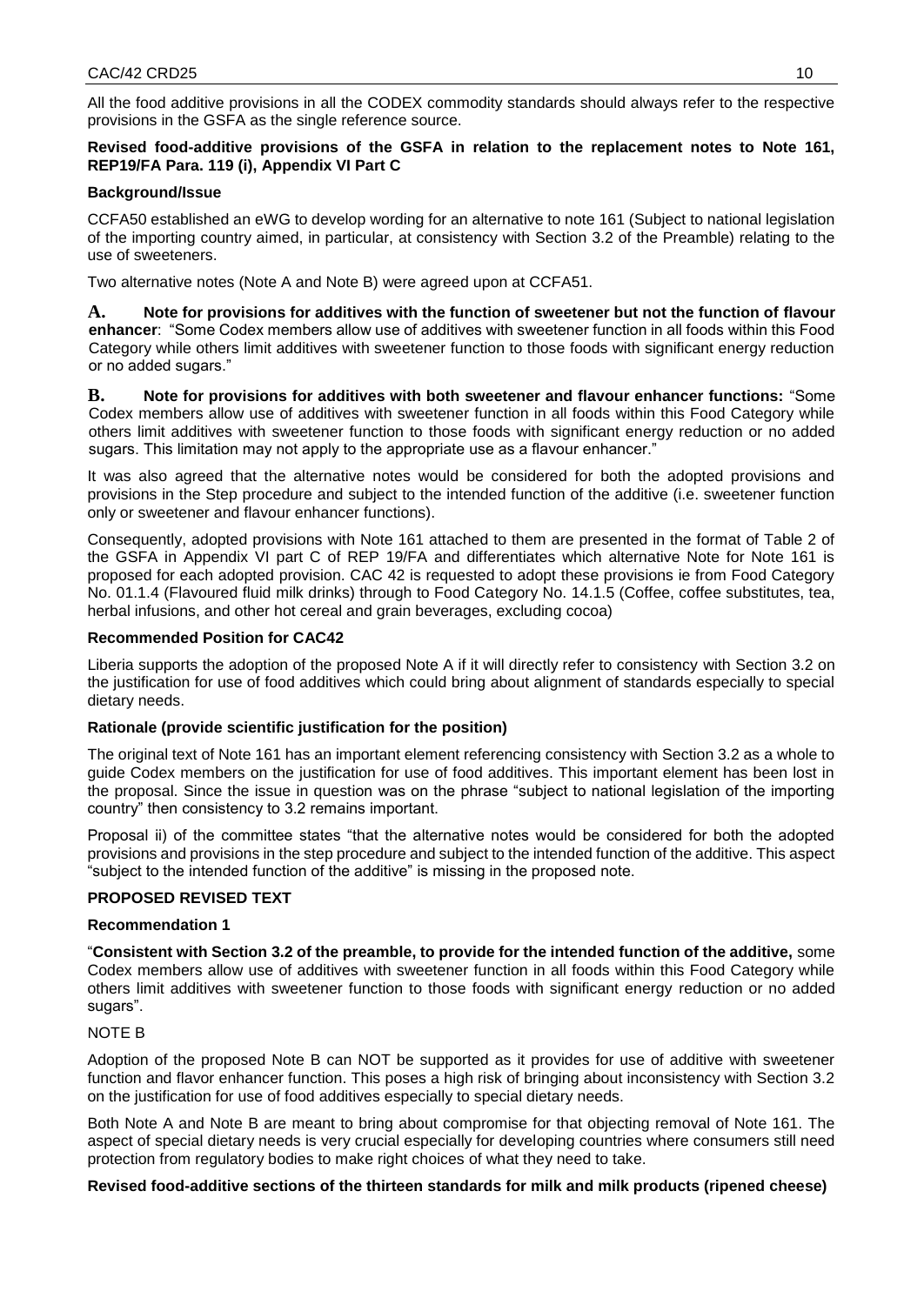### **Background/Issue**

Following the on-going alignment of the food additive provisions in the GSFA, there was need to amend the food additive sections of the following thirteen standards for milk and milk products (ripened cheese) i.e. Standards for Cheddar (CXS 263- 1966); Danbo (CXS 264-1966); Edam (CXS 265- 1966); Gouda (CXS 266- 1966); Havarti (CXS 267- 1966); Samsø (CXS 268-1966);

Emmental (CXS 269-1967); Tilsiter (CXS 270- 1968); Saint-Paulin (CXS 271-1968); Provolone

(CXS 272-1968); Coulommiers (CXS 274-1969); Camembert (CXS 276-1973); and Brie (CXS

277-1973), REP19/FA Para. 57 (i)a, Appendix V Part A, ongoing work

#### **Recommended Position for CAC42**

Liberia supports the adoption of the amendments.

### **Rationale (provide scientific justification for the position)**

There is need to amend the old food additive sections of the respective standards, once alignment of the provisions in the GSFA has been completed

### **Revised food-additive sections of the three standards for cereals, pulses and legumes and three standards for vegetable proteins, REP19/FA Para. 57 (i)c, Appendix V Part C, ongoing work**

#### **Background/Issue**

Following the on-going alignment of the food additive provisions in the GSFA, there was need to amend the food additive sections of the following three standards for cereals, pulses and legumes and three standards for vegetable proteins, i.e. Standards for Wheat flour (CXS 152-1985); Couscous (CXS 202-1995); and Instant noodles (CXS 249-2006); and Wheat protein products including wheat gluten (CXS 163-1987); Vegetable protein products (VPP) (CXS 174-1989); and Soy protein products (CXS 175-1989) as listed in Appendix V, part C of REP19/FA. CAC 42 is requested to adopt the revised sections of the respective standards.

### **Recommended Position for CAC42**

Liberia supports the adoption of the amendments of the food additives sections of the listed standards.

### **Rationale (provide scientific justification for the position)**

There is need to amend the old food additive sections of the respective standards, once alignment of the provisions in the GSFA has been completed for consistency

### **Discontinuation of Work**

### **General Standard for Food Additives CXS 152-1985 REP 19/FA Paragraph 137(iii) and**

### **Appendix Viii**

### **Background/Issue**

The PWG prior to CCFA51 recommended discontinuation of the following provisions

- a) Draft and proposed draft provisions for colours in the Step process in food categories 05.2 (Confectionery including hard and soft candy, nougats, etc. other than food categories 05.1, 05.3 and 05.4), 05.3 (Chewing gum), 05.4 (Decorations (e.g. for fine bakery wares), toppings (non-fruit) and sweet sauce
- b) Provisions in Table 1 and 2 of the GSFA in food categories 14.1.4 and 14.1.5
- c) Draft and proposed draft provisions in Table 1 and 2 of the GSFA in food categories 01.0 through 16.0, with the exception of those additives with technological functions of colour (excluding those provisions discussed in point (i)) or sweetener, adipates, nitrites and nitrates, the provisions in food category 14.2.3 and its subcategories, and provisions awaiting a reply from CCSCH, CCPFV or CCFO
- d) Provisions of Red 2G in Step Process

#### **Recommended Position for CAC42**

Liberia supports the discontinuation of work

**Rationale (provide scientific justification for the position)** CCFA51 could not reach consensus on adoption of these provisions.

No exposure assessment data provided.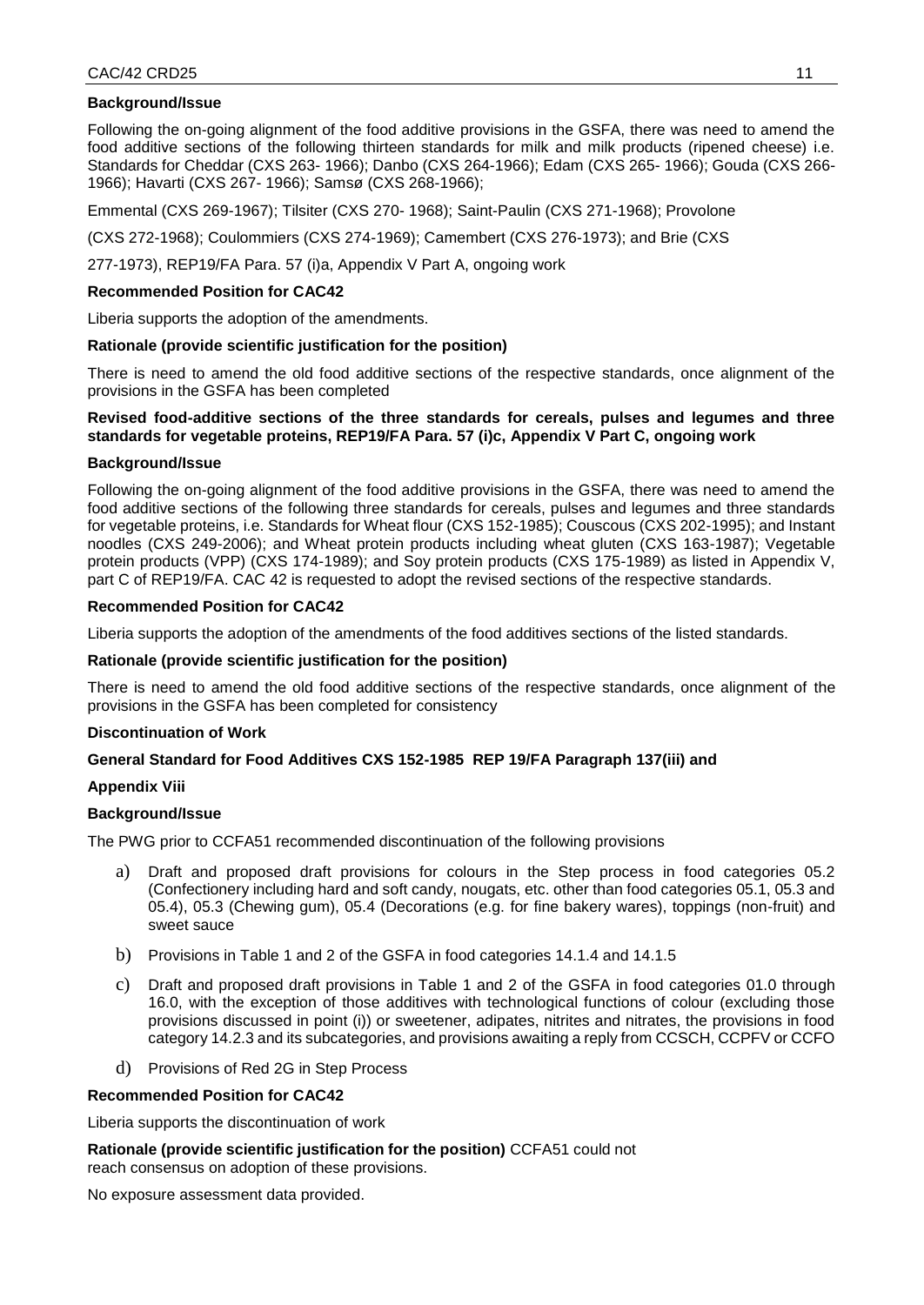No exposure assessment data provided.

# **6. Standard/Committee/Step Codex Committee on Pesticide Residues**

MRLs for different combinations of pesticide/commodity(ies) for food and feed proposed by adoption by CCPR49, REP19/PR Para. 145, Appendix II, Step 5/8, ongoing work. The compounds include Diquat (21), Imazalil (110), Oxamyl (126), Propamocarb (148), Propioconazole (160), Profenofos (171)

Bentazone (172), Abamectin (177), Fenpyroximate (183), Kresoxim-Methyl (194), Pyroproxyfen (200)

Cyprodinil (207), Pyraclostrobin (210), Fludioxonil (211), Mandipropamid (231), Spinetoram (233)

Floupyram (243), Sulfoxaflor (252), Chlorfenapyr (254), Fluxapyroxad (256), Benzovindiflupyr (261)

Cyantraniliprole (263), Cyazofamid (281), Lufenuron (286), Isofetamid (290), Oxathipiprolin (291)

Ethioprole (304), Fenpioxamid (305), Norflurazon (308), Pydiflumetofen (309), Pyriafenone

(310)

Tioxaxafen (311)

# **Background/Issue**

The following compounds have been evaluated by JMPR and the CCPR is recommending their adoption during CAC42.

# **Recommended Position for CAC42**

Liberia supports the adoption of Proposed draft MRLs at Step 5/8 REP19/PR Para. 145, Appendix II

# **Rationale (provide scientific justification for the position)**

Estimation of MRLs were based on residue data set obtained from trials conducted according to GAP. Dietary exposure levels of the compound were below the respective Acceptable Daily Intake (ADI) or Acute Reference Dose (ARfD) ]

# **Adoption at Step at Step 5/8 and 8**

Revision of the Classification of Food and Feed (CX/M 4-1989): Miscellaneous commodities not

meeting the criteria for crop grouping, REP19/PR Para. 156, Appendix VII, Class A: Type Miscellaneous Primary Food Commodities of Plant Origin

# **Background/Issue**

The revision of the classification of food and feed has been a standing agenda item of CCPR. CCPR51 is recommending for adoption by CAC42 the new classes for Miscellaneous Commodities not meeting the criteria for crop grouping, proposed groupings (including any possible impact of the types on CXLs)

# **Recommended Position for CAC42**

Liberia supports the proposal by CCPR51 for the adoption by CAC42 Class A : Type Miscellaneous Primary Food Commodities of Plant Origin and the proposed format and codes

# **Rationale (provide scientific justification for the position)**

This will enable the setting of MRLs for the commodities in this class not meeting the following criteria:

- Similar potential for pesticide residues
- Similar morphology
- Similar production practices
- Similar edible portion
- Similar residue behavior
- Flexibility to set subgroup MRLs

# **CXLs for Pesticides Recommended for Revocation for approval by CAC 42**

**Azinophos-Methyl (2)** 

# **Background/Issue**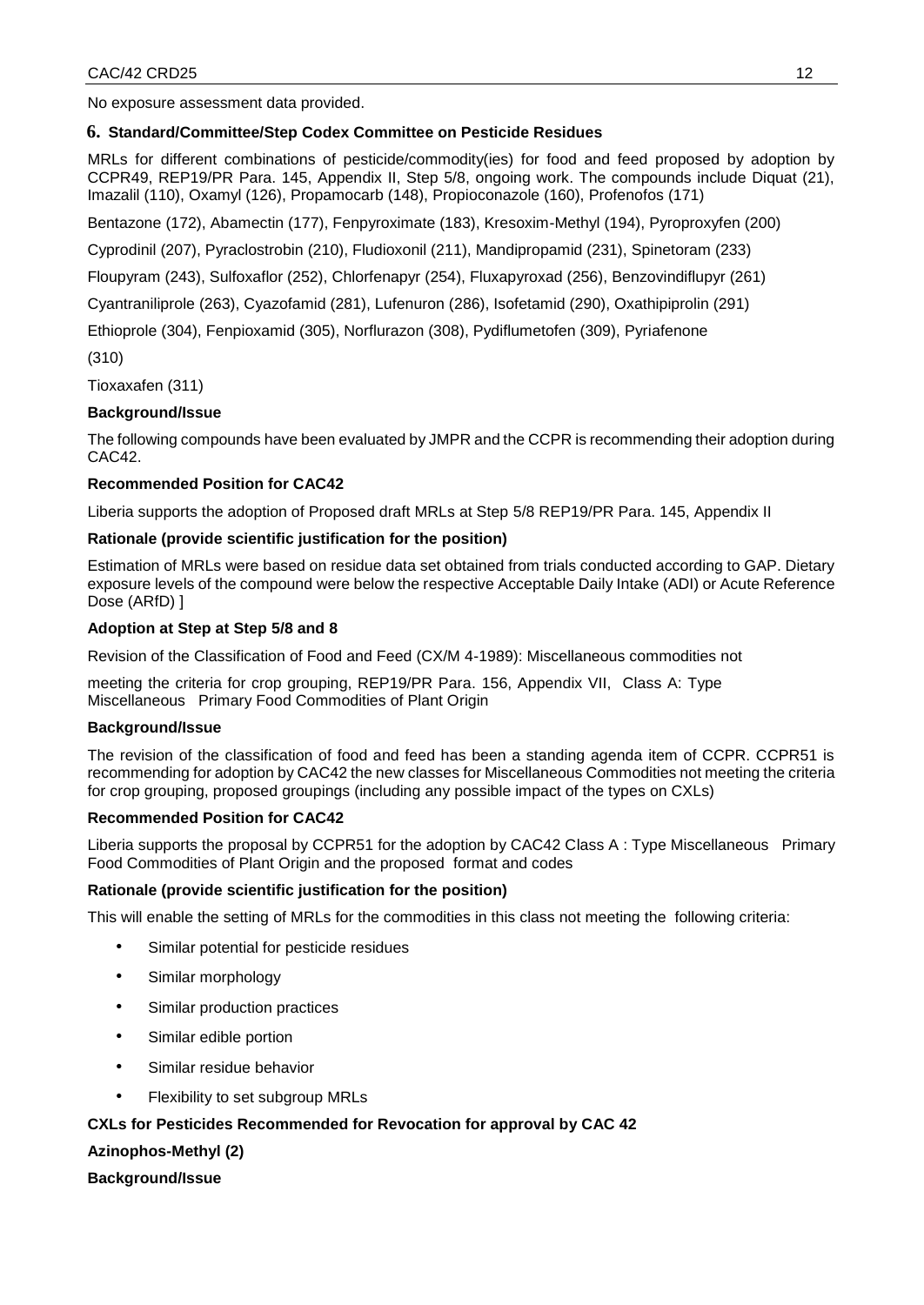Azinophos-Methyl is an unsupported compound due to public health concerns. CCPR51 is proposing to CAC42 the deletion of existing CXLs except for spices

# **Recommended Position for CAC42**

Liberia supports the deletion of the existing CXLs for this compound

### **Rationale (provide scientific justification for the position)**

Public health concerns have been registered for this compound and is unsupported by the sponsor **Diquat (31)** 

### **Background/Issue**

Diquat has been evaluated under new use and other evaluation. The CCPR51 is proposing to CAC42 the revoking of the CXLs of the following commodities: Beans, dry, Peas (dry) and Soya bean (dry).

### **Recommended Position for CAC42**

Liberia supports the deletion of the existing CXLs for this compound

### **Rationale (provide scientific justification for the position)**

New subgroup MRLs are being proposed replacing the individual commodity MRLs

### **Phosalone (60)**

# **Background/Issue**

CCPR51 is proposing to CAC42 the deletion of existing CXLs except for spices

# **Recommended Position for CAC42**

Liberia supports the deletion of the existing CXLs for this compound

### **Rationale (provide scientific justification for the position)**

Public health concerns have been registered for this compound and is unsupported by the sponsor

**Imazalil (110), Oxamyl (126), Propamicarb (148), Propioconazole (160), Bentazone (172), Abamectin (177), Fenpyroximate (193), Kresoxim-Methyl (199), Pyraclostrobin (210), Fludioxonil (211), Mandipropamid (231), Spinetoram (233), Fluopyram (240), Sulfoxaflor (252), Fluxapyroxad (256), Benzovindiflupyr (261), Cyantraniliprole (263), Lufenuron (286), Oxathiapiprolin (291)** 

### **Background/Issue**

The compounds have been evaluated under new use and other evaluation, hence CCPR51 is recommending to CAC42 the deletion of existing CXLs

### **Recommended Position for CAC42**

Liberia supports the deletion of the existing CXLs for these compounds

### **Rationale (provide scientific justification for the position)**

Proposed new work to develop guidelines for compound of low public health concerns that could be exempted from the establishment of CXLs

### **Background/Issue**

During CCPR50 members states noted that there was increasing application of compounds of low public health concerns and that there were no international guidelines on how to use these compounds. The CCPR51 is therefore proposing this new work for approval by CAC42.

### **Recommended Position for CAC42**

Liberia supports the development of guidelines for compound of low public health concerns

# **Rationale (provide scientific justification for the position)**

Currently there are no international guidelines for pesticides of low public health concerns and yet there is growing use of such products. These guidelines will assist countries in the development of national guidelines/ regulations on compound of low public health concerns.

The proposal is also in line with the Codex Strategic plan.

**Establishment of Codex schedules and priority lists of pesticides for evaluation by JMPR REP/PR19 App. X para. 250, New work**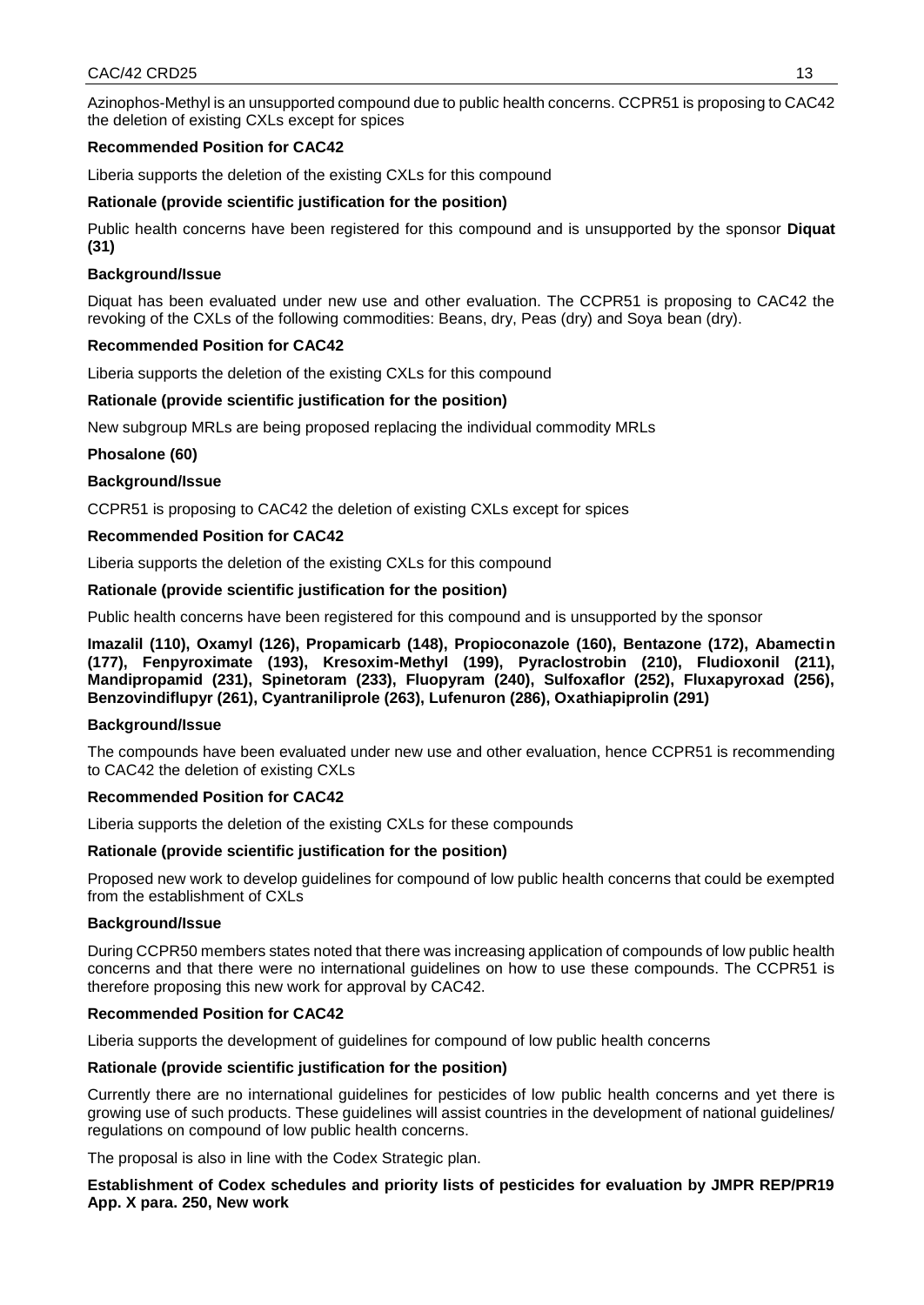### **New compound evaluation:**

Pyridate, Pyrasulfutole, Teraniliprole

Pyraziflumid, Flulianil, BAS 759 F Mefentrifluconazole

### **Background/Issue**

The compounds have been registered, both toxicological and residue data have been provided by the sponsor. They are therefore being recommended for approval by CAC42

#### **Recommended Position for CAC42**

Liberia supports the approval by CAC42 of the compounds to be evaluated for recommendation of MRLs by JMPR

#### **Rationale (provide scientific justification for the position)**

The evaluation of toxicological and residue data package for will result in the recommendation of MRLs. Establishment of Codex MRLs will facilitate trade in various crop commodities which are of economic importance to Africa.

#### **New compounds on reserve list.**

Ethiaflurali, Inpyrfluxam, BCS-C555621, Spiropidion, isoflucypram,

#### **Background/Issue**

The compounds have been registered, however both toxicological and residue data submissions are still ongoing.

#### **Recommended Position for CAC42**

Liberia supports the approval by CAC42 of the compounds on the reserve list for the new compounds.

#### **Rationale (provide scientific justification for the position)**

The data package and the other requirements are incomplete. Submission of the data package is contemplated to enable the establishment of MRLs.

### **New uses and other use**

Trinexpac, Isoxalutole, Teboconazole

Trifloxystrobin, Prothioconazole, Bixafen, Isoprothioline, Pyraclostrobin, Thiamethoxam, Chlorothionil, Quinchlorac, Difenoconazole, Fenbuconazole, Indoxacarb, Flutriafol, Fenpyroximate, Chloropyrifos, Imodchlorprid, Spiromesfen, Profenofos

#### **Background/Issue**

The compounds have been registered for follow-up evaluation by JMPR. Toxicological, new residue data or new label information are being recommended for approval by CAC42.

### **Recommended Position for CAC42**

Liberia supports the approval of the MRLs of the compounds for new uses and other uses

### **Rationale (provide scientific justification for the position)**

Establishment of new Codex MRLs will facilitate trade in various crop commodities which are of economic importance to Africa.

#### **Periodic review**

Aldicarb (117), Metalaxyl-M (212),

Metalaxyl (138), Diazinon (22), Fipronil (202), Prochloraz (142), Methidathion (51), Qinotozene

(64), Ethoxiquin (36)

### **Background/Issue**

The compounds are being reviewed under the 15year rule for new toxicological and residue data package. The CCPR51 is proposing to CAC42 for approval of this compound to be evaluated under the periodic review.

### **Recommended Position for CAC42**

Liberia supports the approval by CAC42 of the compounds recommended for periodic review.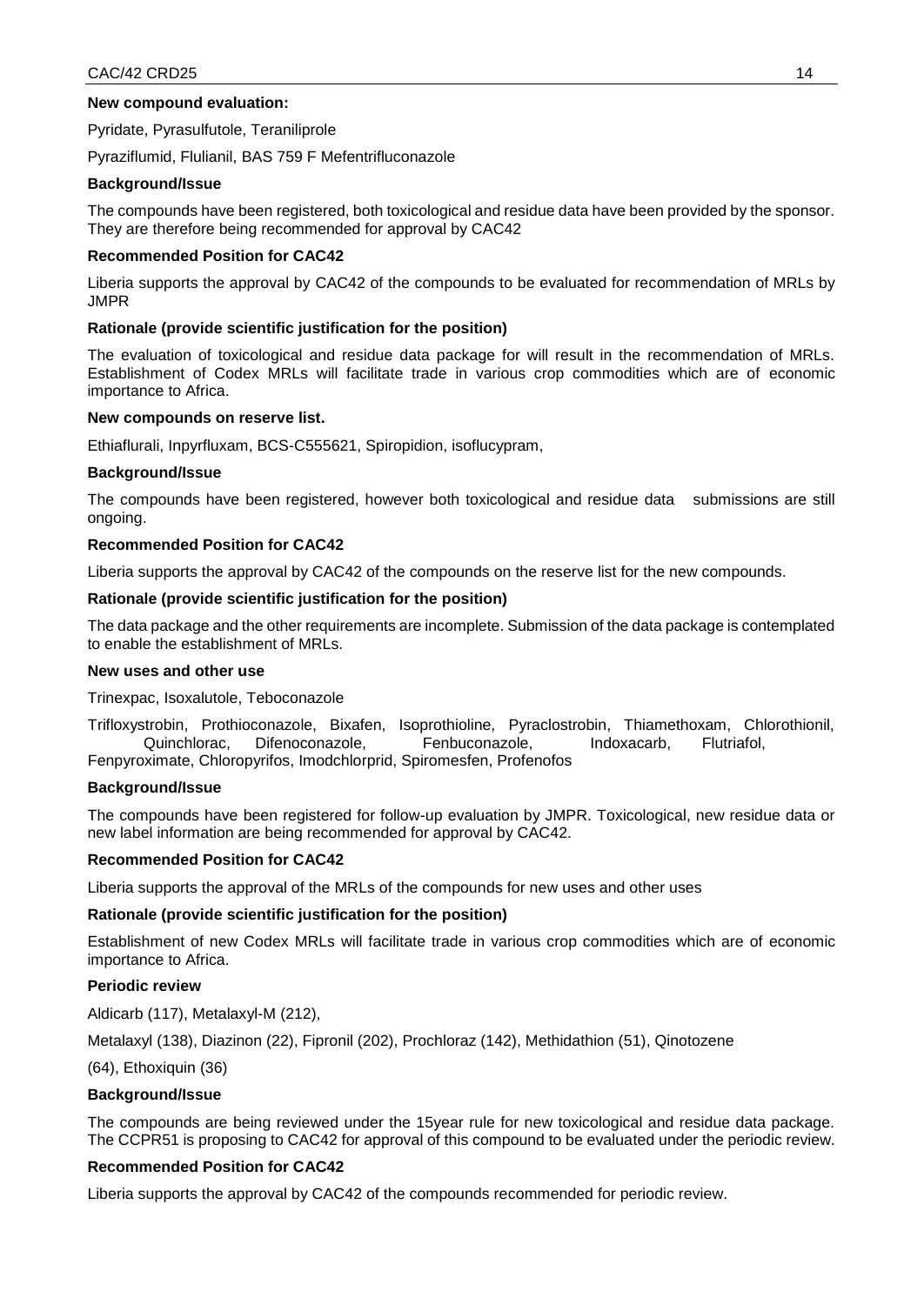# **Rationale (provide scientific justification for the position)**

Public health concerns have been sighted by countries due to exceedance of both acute and longterm reference doses.

# **7. Standard/Committee/Step Codex Committee on Methods of Sampling and Analysis**

# **Preamble and document structure for the General Standard on Methods of Analysis and Sampling, REP/MAS 19 para 61, Appendix III**

# **Background/Issue**

The General standard is being revised to include a preamble to state that "all Codex methods can be used for any purpose (including trade disputes when relevant parties agree)".

The revised structure of CXS 234 also lists all methods of analysis and uses hyperlinks to display those Codex methods (CX/RM) that should be described in the CXS 234 and method performance criteria (MPC) associated with a provision in a Codex standard. A searchable database on methods of analysis and sampling will also be developed by the Codex Secretariat and be made available on the Codex website.

### **Recommended Position for CAC42**

Liberia supports the newly introduced preamble and the revised structure of the General

Standard on Methods of Analysis and Sampling

### **Rationale (provide scientific justification for the position)**

The introduction of preamble is necessary to clarify the role of Codex methods in trade. The revised structure will improve the clarity and accuracy of the text.

### **Adoption at Step 5**

Guidelines on Measurement Uncertainty, RE/MAS19 para 66, Appendix IV

### **Background/Issue**

Analytical measurement results in food control are used to assess whether food products meet relevant specifications. However, the accuracy of measurement results are affected by various error components, and it is important to ensure these errors are properly considered. The guideline covers general aspects of measurement uncertainty for quantitative analysis, provides definitions of measurement uncertainty and related terminology and clarifies the role of measurement uncertainty in the interpretation of test results and the relationship between measurement uncertainty and sampling plans.

### **Recommended Position for CAC42**

Liberia supports the adoption of the guidelines on measurement uncertainty at Step 5

### **Rationale (provide scientific justification for the position)**

The guidance provided in the document will facilitate estimation of measurement uncertainty which is a critical element in the establishment of metrological traceability of the measurement results. This will assist countries to make a more scientifically-based judgement on the acceptance or rejection of food products in accordance with applicable specifications

### **8. Standard/Committee/Step Codex Committee on Nutrition and Foods for Special Dietary Uses (CCNFSDU)**

### **Review of the Standard for Follow-up Formula:**

### **Proposed draft Scope, Description and Labelling for follow-up formula for older infants. REP19/NFSDU, 57 and App.III**

### **Background/Issue**

The discussions on the standard for follow-up formula has mainly focused on:

- Section A: follow-up formula for older infants: scope, product definition and labelling.
- Section B [Product] for young children: scope, product definition and labelling.
- Options for the structure of the Standard and the preamble

The review process involves a sequential order of first discussing and agreeing on the scope of the Standard before discussion on the structure and the preamble. At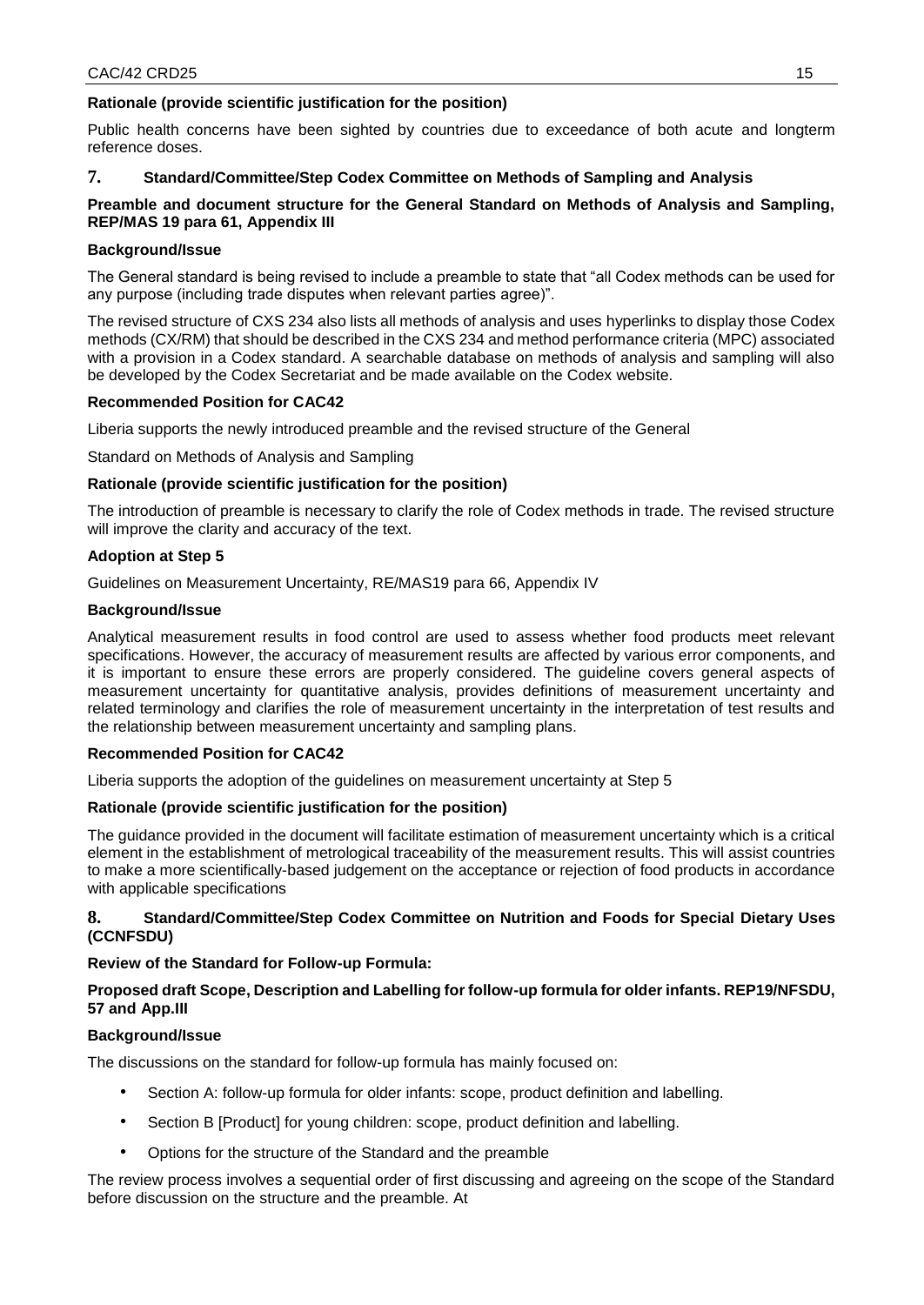CCNFSDU40 agreed section A with regards to the scope, product definition and referred the section on labelling to CCFL for endorsement. CCNFSDU40 however, have not been able to reach consensus on section B due to divergent opinion on product definition.

CCNFSDU40 is recommending that Section A be adopted at step 5

# **Recommended Position for CAC42**

Liberia supports adoption of Section A: follow-up formula for older infants: scope, product definition and labelling.

# **Rationale (provide scientific justification for the position)**

The provisions are necessary to enable countries better regulate follow-up formula for older infants

# **Revocation of Codex text REP19/NFSDU para 10**

# **Background/Issue**

In response to the recommendation from CCFA50, the Committee agreed to revoke the provisions for monosodium tartrate (INS 335(i)), monopotassium tartrate (INS 336(i)) and dipotassium tartrate (INS 336(ii)) in the Standard for Processed Cereal-Based Foods for Infants and Young Children (CXS 74-1981) due to the lack of JECFA specifications.

# **Recommended Position for CAC42**

African Union supports the decision of the Committee on the revocation of the provision for these additives.

# **Rationale (provide scientific justification for the position)**

There is lack of JECFA specifications

# **Discontinuation of work on NRV-NCD for EPA and DHA long chain omega-3 fatty acids – par 94**

# **Background/Issue**

The Committee decided to discontinue the work on NRV-NCD for EPA and DHA long chain omega-3 fatty acids

# **Recommended Position for CAC42**

Liberia supports the decision of the CCNFSDU to discontinue work on NRV-NCD for EPA and DHA long chain omega-3 fatty acids.

# **Rationale (provide scientific justification for the position)**

CCNFSDU noted that it was premature to set NRV-NCD for EPA and DHA at this point in light of the fact that the overall conclusion of the NUGAG analysis did not change even after including the data from three recently conducted trials. The work could be reconsidered when new body of evidence become available in the future.

# **9. Standard/Committee/Step Codex Committee on Contaminants in Foods**

# **Adoption at Step 5/8**

Proposed draft revised MLs for lead in selected commodities in the General Standard for Contaminants and Toxins in Food and Feed (CXS 193- 1995), REP19/CF Para. 44, Appendix II **Background/Issue** 

In 2010 JECFA73 withdrew the PTWI for lead of 25 µg/kg bw and could not establish a new PTWI that would be considered health protective. Exposure to lead is associated with various neurodevelopmental effects making fetuses, infants and children most sensitive to lead poisoning In order to protect the vulnerable groups, it was agreed at the 6th session of CCCF in 2012 that the maximum levels (MLs) for lead in various foods in the General Standard for Contaminants and Toxins in Food and Feed (GSCTFF) be revised. Since then lead in foods, including fruit juices, milk and milk products, infant formula, canned fruits and vegetables, fruits, and cereal grains (except buckwheat, cañihua and quinoa) have already been revised

- Lower ML from 0.2 mg/kg to 0.1 mg/kg for wines Establish a ML of 0.15 mg/kg for fortified / liqueur wines
- Cattle: From 0.5 mg/kg to 0.2 mg/kg.
- Pig: From 0.5 mg/kg to 0.15 mg/kg.
- Poultry: From 0.5 mg/kg to 0.1 mg/kg

# **Recommended Position for CAC42**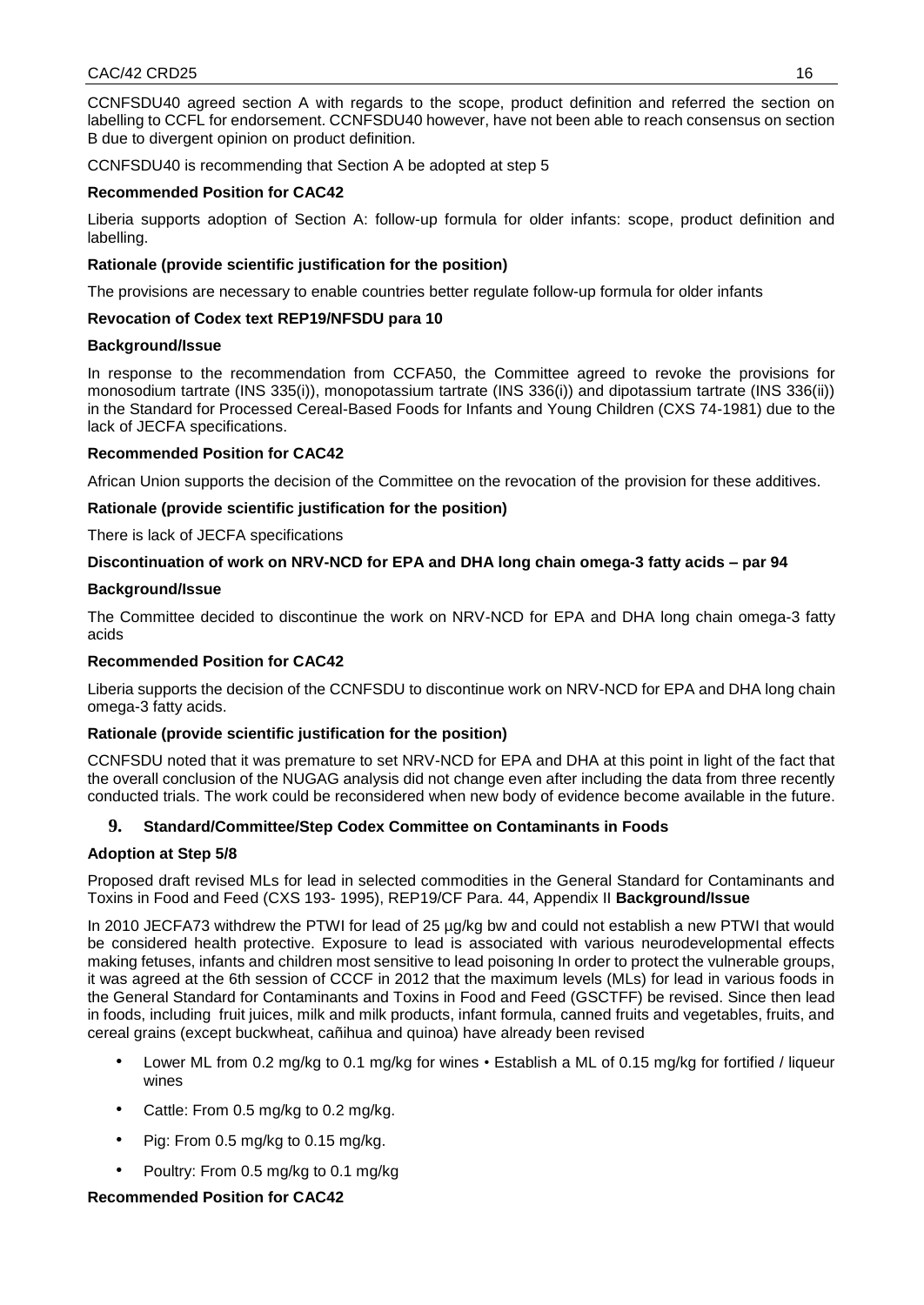Liberia supports the recommendation of lowering the maximum levels for lead in wines and edible offal from cattle, pig and poultry, as proposed by CCCF13

**Rationale (provide scientific justification for the position)** The approved MLs for wines are achievable.

South Africa is the biggest producer and exporter of wine in Africa and results of analysis of lead in 39 non fortified wine samples of vintage (2000-2013) had lead concentrations between the range of 0.008mg/l and 0.033 mg/l which are below the 0.05 mg/l recommended by the EWG. Similarly, data generated by the Uganda on Lead between 2017 and 2019 showed that all 50 samples of both imported and locally produced wines (Red wines -12, Still table wines -33, Fortified wines -4 and Sparkling wine -1) had levels below 0.05mg/l. The MLs for edible offal were proposed without data from Africa but considering the significant import of edible offal to Africa and the need to promote public health and facilitate international trade, we support the proposed limits.

# **Adoption at Step 5/8**

Proposed draft ML for cadmium for chocolates containing or declaring, REP19/CF Para. 56, Appendix III

# **Background/Issue**

Cadmium can accumulate in kidneys leading to irreversible renal tubular dysfunction. High cadmium intake is also associated with the formation of kidney stones as well as problems with the skeletal and respiratory systems. Cadmium is abundant in nature and can be released to the environment in different ways including natural activities such as volcanic activities and through anthropogenic activities such as mining and smelting of ores containing zinc, burning of fossil fuels and emissions from discarded batteries. About 72% of the world supply of cocoa beans comes from West Africa, especially Cote d'Ivoire, Ghana, Nigeria and Cameroon. Other cocoaproducing countries include Ecuador, Brazil, Peru, Indonesia and Papua New Guinea. Cadmium levels in cocoa beans can vary considerably between regions with West Africa having the lowest concentration.

Exposure assessment by JECFA (77th Meeting in 2013) concluded that total cadmium exposure for high consumers of cocoa and cocoa products was not a health concern. CCCF 8 (2014) however decided that the lack of MLs could threaten the exports of some member countries thus the decision to set MLs for cadmium. CAC41 adopted the following MLs:

ML of 0.8mg/kg for chocolate containing or declaring ≥ 50% to <70% total cocoa solids on a dry matter basis.

1.0mg/kg for chocolate containing or declaring ≥ 70% total cocoa solids on a dry matter basis.

# **Recommended Position for CAC42**

Liberia does not support adoption of ML of 0.3 mg/kg for chocolate products containing or declaring <30% total cocoa solids on a dry matter.

# **Rationale (provide scientific justification for the position)**

Cadmium contamination in food is a concern in many countries. The metal can accumulate in the kidneys leading to irreversible tubular renal dysfunction. Although JECFA indicated that cadmium in cocoa and cocoa based products could not pose a health concern, it still estimated a PMTDI for cadmium of 25 µg / kg bw per month. Cadmium content in the data from Africa used for the analysis of occurrence of cadmium in chocolates (<30% of total cocoa solids) ranged from 0.01 - 0.02 mg/kg.

The low levels of cadmium in chocolate from Africa, reflects the use of good agricultural practices, good manufacturing practices and good hygienic practices.

Setting an ML of 0.3 mg / kg, which is 15 folds higher than the highest (0.02mg/kg) determined in chocolates from Africa, will jeopardize the efforts by African countries. Since Africa accounts for 75% of global production for cocoa and 93% of cocoa imports to Europe, adopting such a higher limit will consequently discourage efforts to prevent cadmium contamination in cocoa in Africa and in the long run be detrimental to African countries.

# **Adoption at Step 8**

Draft Code of practice for the reduction of 3- monochloropropane1,2-diol esters (3- MCPDEs) and glycidyl esters (GEs) in refined oils and food products made with refined oils, REP19/CF Para. 79, Appendix IV,

# **Background/Issue**

Both 3-MCPDE and GE are produced during oil refining and have toxic effects on kidney and male reproductive organs, whereas their non-esterified forms are carcinogenic. They are formed during the heating process. Previously Codex established a COP (CAC/RCP 64-2008) which addresses mitigation measures for 3-MCPD (the non-esterified moiety) formation in acidhydrolyzed vegetable proteins.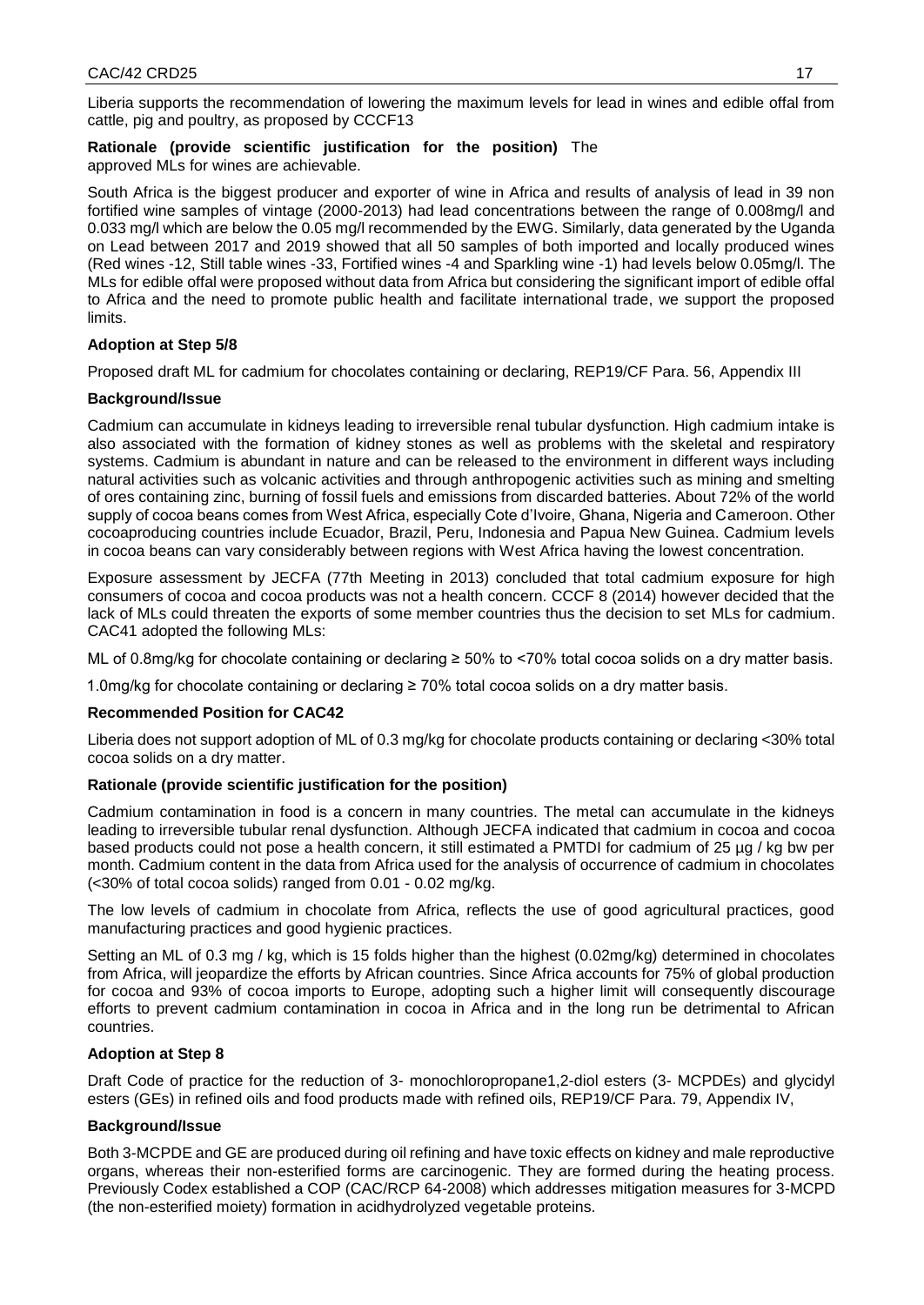# **Recommended Position for CAC42**

Liberia supports the adoption of the Code of Practice for 3-MCPDE and GE

# **Rationale (provide scientific justification for the position)**

The draft code has been modified to include all refined oils (including fish oil) and not only vegetable oils. Further changes were made based on technical submissions and in addition, some editorial changes were introduced. The COP is relevant to African refiners and should be adopted.

### **Draft Guidelines for rapid risk analysis following instances of detection of contaminants in food where there is no regulatory level. REP19/CF,**

### **Appendix V para. 87**

### **Background/Issue**

The guidelines apply to unregulated contaminants for which no Codex or national standards exist and is aimed at providing risk assessors and risk managers with guidance on ensuring the safety, while minimizing disruption or wastage, of the food supply. They apply in situations where a rapid risk assessment is required and little or no toxicological data or a health-based guidance value is available. The guidelines rely on the Threshold of Toxicological Concern (TTC) approach with a derived "cut-off value", which is a contamination level below which no adverse health concern is generally recognized. The TTC is an exposure level below which mutagenic or carcinogenic compounds are expected to have no health concern.

This exposure is then used to calculate the "cut-off value" with assumptions on food intake of the affected commodity. The standard "cut-off value" of 1 µg/kg is thus obtained, but may need to be adjusted in cases where the affected commodity is consumed at a greater percentage of the diet than the value of 10% assumed in the standard calculation (for example, infant foods).

### **Recommended Position for CAC42**

Liberia supports the adoption of the Guidelines

### **Rationale (provide scientific justification for the position)**

The draft guidelines have been extensively clarified and improved and the current document is readily understandable. The decision tree is also easy to follow. All reference to the term "emerging" has been removed and the chemicals to which the guidelines apply are clearly delineated, as are those excluded. The derivation of the "cut-off value" at 1 µg/kg is also clearly explained and justified by example.

# **Revocation of MLs for lead in wines and offals**

### **Background/Issue**

New MLs for lead in wines and offals have been proposed hence the old levels are being revoked

### **Recommended Position for CAC42**

Liberia supports the revocation of the MLs for lead in wines and offals as a result of the consequential establishment of new MLs for these commodities

### **MLs for lead in in certain food categories (food for infant and young children, eggs, egg products), REP19/CF, APPVI**

### **Background/Issue**

In 2010 JECFA73 withdrew the PTWI for lead of 25 µg/kg bw and could not establish a new PTWI that would be considered health protective. Exposure to lead is associated with various neurodevelopmental effects making fetuses, infants and children most sensitive to lead poisoning In order to protect the vulnerable groups, it was agreed at the 6th session of CCCF in 2012 that the maximum levels (MLs) for lead in various foods in the General Standard for Contaminants and Toxins in Food and Feed (GSCTFF) be revised. Since then the MLs for several food categories have been revised. This new work is a continuation of the revision provision

### **Recommended Position for CAC42**

Liberia supports approval for new work on MLs for lead

# **Rationale (provide scientific justification for the position)**

This work will ensure public health protection by harmonizing the level of lead in food categories not included in the General Standard for Contaminants and Toxins in Food and Feed (CXS 193-1995) (GSCTFF) and ensure fair practices in international food trade.